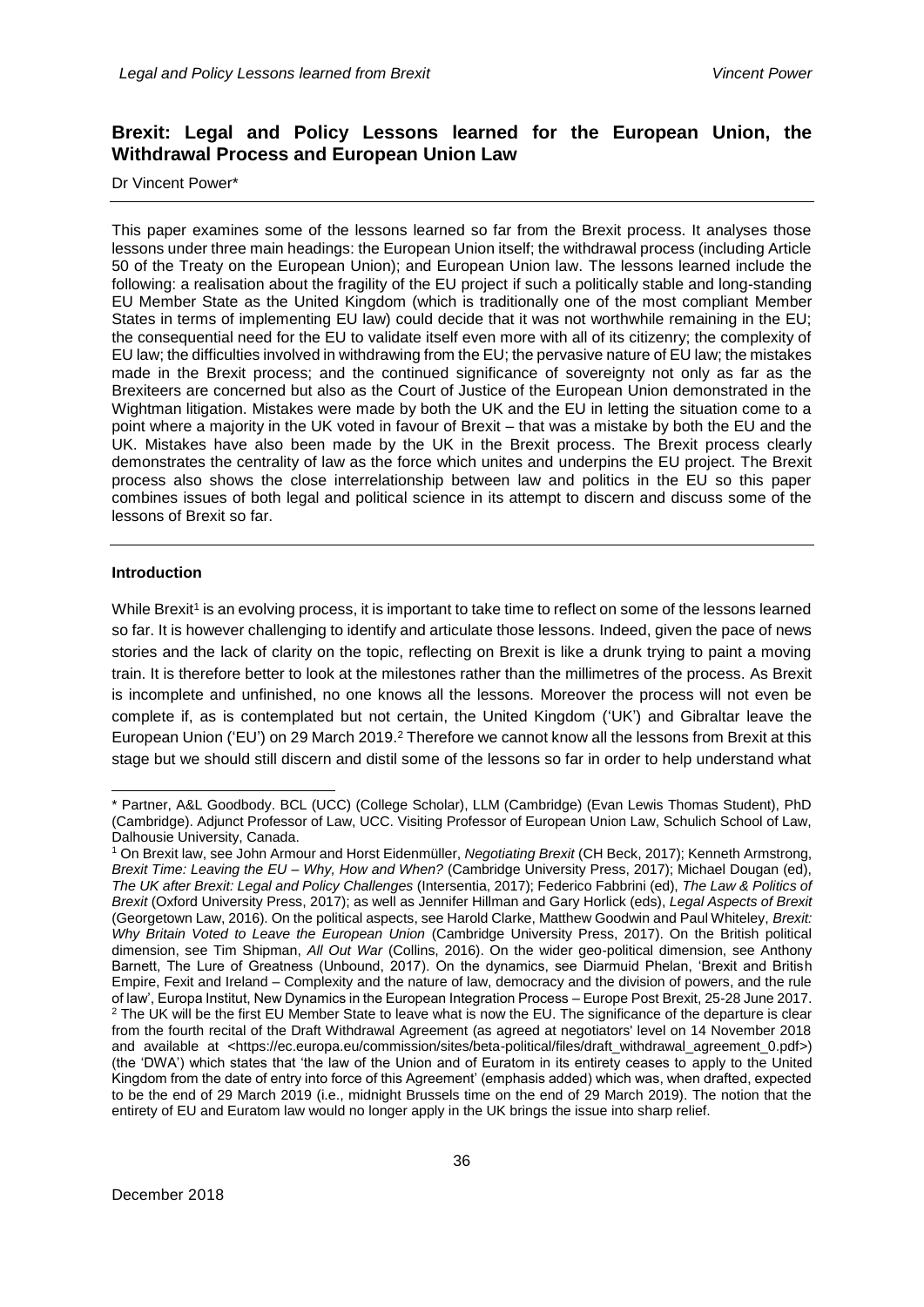is involved and what could happen on the long road ahead. And it is a long road ahead – the current phase is only the withdrawal agreement stage and this would be just the first of many agreements with most of them being much more complicated and complex. It is worth recalling that the EU and the UK will continue to have to conclude agreements on all manner of issues for as long as both the EU and the UK exist – that has been the experience of Norway and Switzerland (the former which did not join the EU but did join the European Economic Area ('EEA') while the latter country did not join either the EU or the EEA but needs to have a close relationship with the EU in certain respects). So too, the UK and the EU will need to get on (to a greater or lesser extent) and therefore will need to conclude agreements between each other. This is therefore just the beginning of the beginning and certainly not the beginning of the end of negotiations.

Not only is Brexit evolving, it is also an enormous topic as has been demonstrated cogently by the complexity of the process to date.<sup>3</sup> This paper therefore analyses the lessons under three headings: the European Union itself; the withdrawal process (including Article 50 of the Treaty on the European Union ('TEU')); and European Union law. The lessons are set out under three headings and may appear somewhat disconnected but it is, at this stage, impossible to thread a golden thread through the apparently random chaos of much of the Brexit process.

In discerning the lessons of Brexit, it is clear that law and politics are so closely intertwined in the EU. While the strands of law and politics are intertwined in every jurisdiction worldwide (including international law<sup>4</sup>), the two strands are more exposed and much closer to the surface in a legal system as nascent as the EU where the system is no older than many grandparents alive today. The EU legal system is underdeveloped as compared to many legal systems because the EU has many laws which are first generational rules and therefore do not have a long lineage and instead their political dimension is more exposed to the naked eye. EU Brexit law itself is no more than three years old! In the EU, we can see, in real time, bureaucrats propose, politicians agree and legislation adopted – the journey from political agreement to legal enactment is shorter and more visible in the EU context than in most other legal systems – and this is nowhere more obvious than in regard to Brexit where we can see political agreements and law being adopted.

<sup>&</sup>lt;sup>3</sup> The breadth and range of preparedness notices by the EU (see [<https://ec.europa.eu/info/brexit/brexit](https://ec.europa.eu/info/brexit/brexit-preparedness_en)[preparedness\\_en>](https://ec.europa.eu/info/brexit/brexit-preparedness_en) accessed 20 December 2018) and the UK (see <https://www.gov.uk/government/ collections/how-to-prepare-if-the-uk-leaves-the-eu-with-no-deal> accessed 20 December 2018) demonstrate the pervasive nature of EU law in the UK (and in all the Member States). It took the UK 12 years to negotiate its way into a much simpler European Communities (see Hugo Young, *This Blessed Plot* (Macmillan, 1998)), it is no wonder that it is so difficult for the UK to find its way out of the much more complex EU in a mere two years.

<sup>4</sup> See Michael Byers (ed), *The Role of Law in International Politics: Essays in International Relations and International Law* (Oxford University Press, 2001).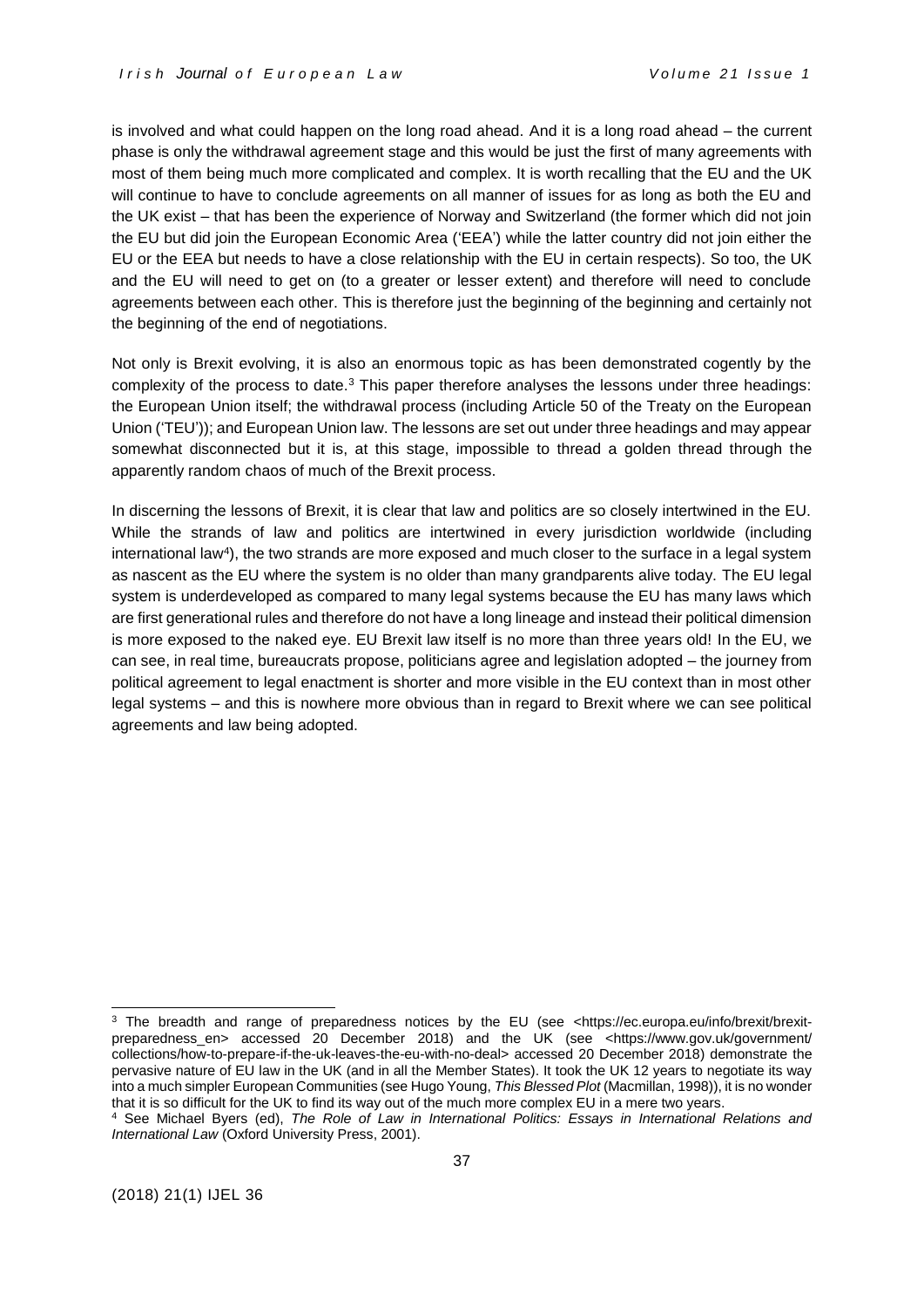## **European Union**

## *Introduction*

It is useful to begin examining the lessons of Brexit from the perspective of the EU itself before moving on to the two other aspects of the topic.

### *The EU was shaken by the Brexit Referendum but it has been a Tremor and not an Earthquake*

The enormity of Brexit<sup>5</sup> means that the EU itself has been shaken by the process. No Member State has ever left what is now the EU in its sixty or so years of existence.<sup>6</sup> And if the UK leaves in the EU then it would be one of the 'big' Member States which would be leaving which magnifies the significance of Brexit even further. The first few days after the UK's Brexit Referendum in June 2016 witnessed the original six founding Member States<sup>7</sup> retrenching and having a foreign ministers meeting among themselves in Berlin – this was a mistake because it excluded 21 other Member States that were not leaving but had acceded to, and were now standing by, the EU. Thankfully, from the EU's perspective, that mistake was not made again and the 27 remaining Member States have worked together. One of the lessons which the EU has learned is that it needs to keep the 27 together. Remarkably, the Brexit process has seen great unity among the 27 Member States but considerable disharmony within one Member State – it is counterintuitive that so many could keep together while one would find it so difficult to decide its own position.

While the EU has been shaken by the Brexit result, somewhat remarkably, the EU has not been as shaken as many Brexiteers imagined and hoped but it is nonetheless destabilising for the  $EU^8$  to have any Member State leave. Perhaps the EU has not been as shaken by the UK's departure because the UK's discomfort and unease with the EU was trailed for many years. The UK has been semi-detached or entirely detached<sup>9</sup> for so long from the EU that it is not such a radical notion that the UK would leave. There is even an argument that the UK has been such a brake on the EU wheel for so long<sup>10</sup> that its departure could liberate the EU from such a constraint and thereby enable the EU to achieve more. It is probably the case that the EU's emotion (if international organisations can have emotions) is now one of *regret* that the UK is leaving rather than *fear* for the EU without the UK. However, in the context of emotions, the EU has yet to have any widespread sense of remorse that, in part, the EU let this situation occur.

<sup>5</sup> The enormity of Brexit is clear on so many levels whether, for example, the political, economic, social, cultural or, indeed, legal dimensions of the issue. In terms of the legal dimension, one need only recall that the UK will become a 'third state' in the words of the eleventh recital of the DWA.

<sup>&</sup>lt;sup>6</sup> Indeed, prior to the adoption of Art 50 of the TEU, there was no explicit provision about withdrawal from the EU. This is common in the case of many international organisations including, for example, the United Nations which does not have a withdrawal clause in its Charter (nor has it ever had a Member State leave even though Indonesia threated to leave but did not do so). In so far as states have left international organisations, they have often returned (eg, France returned to the North Atlantic Treaty Organisation and the United States of America returned to the International Labour Organisation).

<sup>&</sup>lt;sup>7</sup> le, Belgium, France, Germany, Italy, Luxembourg and The Netherlands.

<sup>&</sup>lt;sup>8</sup> Eg, see the various tweets by Donald Tusk as President of the European Council over time.

<sup>&</sup>lt;sup>9</sup> Eg, the UK's non-participation in the EU's Economic and Monetary Union ('EMU') project.

<sup>&</sup>lt;sup>10</sup> Eg, during the Maastricht Treaty negotiations.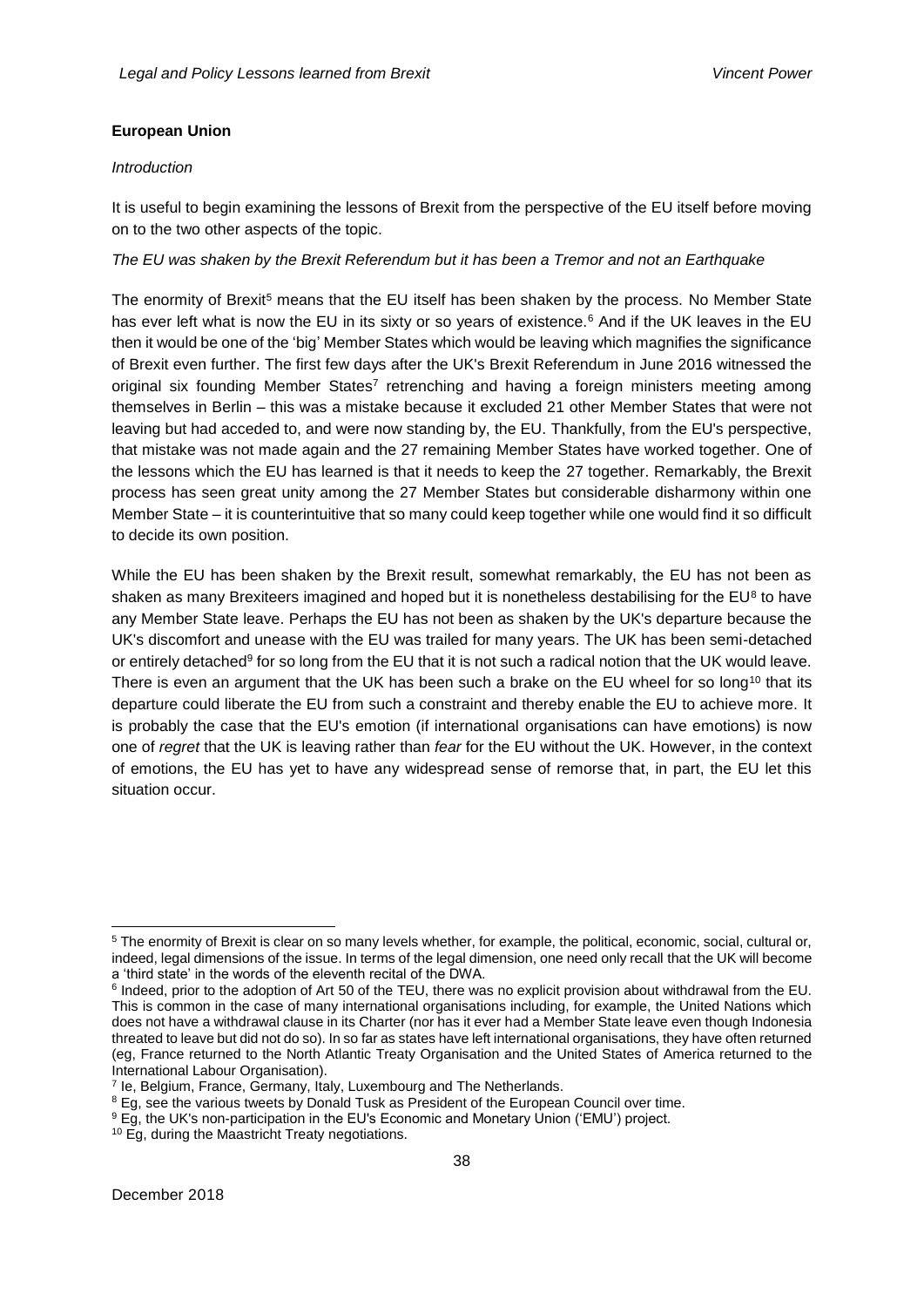#### *Fragile Nature of the EU Project: The EU, and hence EU Law, Cannot be Taken for Granted*

If a Member State with the history of institutional stability, low levels of political risk and high levels of political discourse as the UK can believe that there is no value in remaining in the EU then the EU project could be more fragile than many had suspected.

At least 17,410,742 people in the UK - which had been a Member State for 43 years at that stage – did not see a value in remaining in the EU and therefore voted for Brexit in the 2016 Referendum. The UK's departure must be a wake-up call to some extent. If the UK can be tempted to leave then efforts need to redouble with other Member States. The need may be even greater with Member States other than the UK. It is clear that the UK has suffered from austerity but it has not suffered as badly as some other Member States. The UK's compliance record for implementing EU law has always been generally strong.<sup>11</sup> The country has been in the EU for 45 years – longer than 19 other Member States who joined later. It was, *from a distance,* part of the EU furniture. The UK has not spent the last ten, twenty or thirty years adjusting from dictatorship<sup>12</sup> or communism.<sup>13</sup> It has not faced a migration crisis like that faced by Italy or Greece. More than half of all Europeans have never known a time when the UK was outside the EU. That is even greater in Ireland's case where the median age on 1 January 2017 was 36.9 years and the UK had already been a Member State for 43 years. Indeed, the decision at the European Council on 25 November 2018 to agree to the UK's Draft Withdrawal Agreement (the 'DWA') was made by 27 leaders but several of them were not even born when the UK joined the now EU - members such as Irish Taoiseach Varadkar, Austrian Chancellor Kurz, Belgian Prime Minister Michel, Greek Prime Minister Tsipras and French President Macron. If a stable state such as the UK could be tempted to leave the EU then is any state really a secure EU Member State?

The lesson is that the European Project cannot be taken for granted. Few imagined in 1989 that the USSR would not exist three years later. It is wrong to suggest that the EU is also on the brink of collapse but its survival is neither inevitable nor guaranteed. Great care needs to be taken by the EU to ensure that the project is bolstered and buttressed. It is worth recalling that the EU will not last forever – that is not a hope (far from it) but a realistic statement of fact. The Treaty of Rome falls into a long pattern of important European treaties such as the Treaty of Westphalia, the Treaty of Versailles and so on. Just as those older treaties have fallen away (apart perhaps from some of their effects), so too, in time, the Treaty of Rome (and all its amendments) will fall away. We must plan now for the future and for the post-EU world. We cannot, if the UK is leaving, take this European Project for granted. As lawyers, we have witness how law has helped the EU achieve its aims and purposes – law has achieved more than military power ever did and for longer - but law must be used dynamically and effectively to sustain the EU.

## *The EU needs to explain the EU Project to the EU Citizenry but, moreover, have the EU Citizenry Embrace the EU Project*

One of the many failures of the Remain Campaign in the 2016 Referendum was not to explain to voters the rationale for the EU or, moreover, make the electorate *want* to embrace the EU. People often vote in referendums and elections not on the basis of what they are told but how they are made feel. 'Project Fear' was perhaps a reason to vote for Remain but it was a negative reason and it clearly was not

<sup>&</sup>lt;sup>11</sup> See European Commission reports on compliance by Member States with EU law:

[<sup>&</sup>lt;https://ec.europa.eu/info/publications/2017-commission-report-and-factsheets-monitoring-application-eu-](https://ec.europa.eu/info/publications/2017-commission-report-and-factsheets-monitoring-application-eu-law_en)

[law\\_en>](https://ec.europa.eu/info/publications/2017-commission-report-and-factsheets-monitoring-application-eu-law_en) accessed 20 December 2018.

<sup>&</sup>lt;sup>12</sup> As in the case of, for example, Greece, Portugal and Spain.

<sup>&</sup>lt;sup>13</sup> As in the case of, for example, Bulgaria, Hungary, Poland, Romania, Slovakia and Slovenia.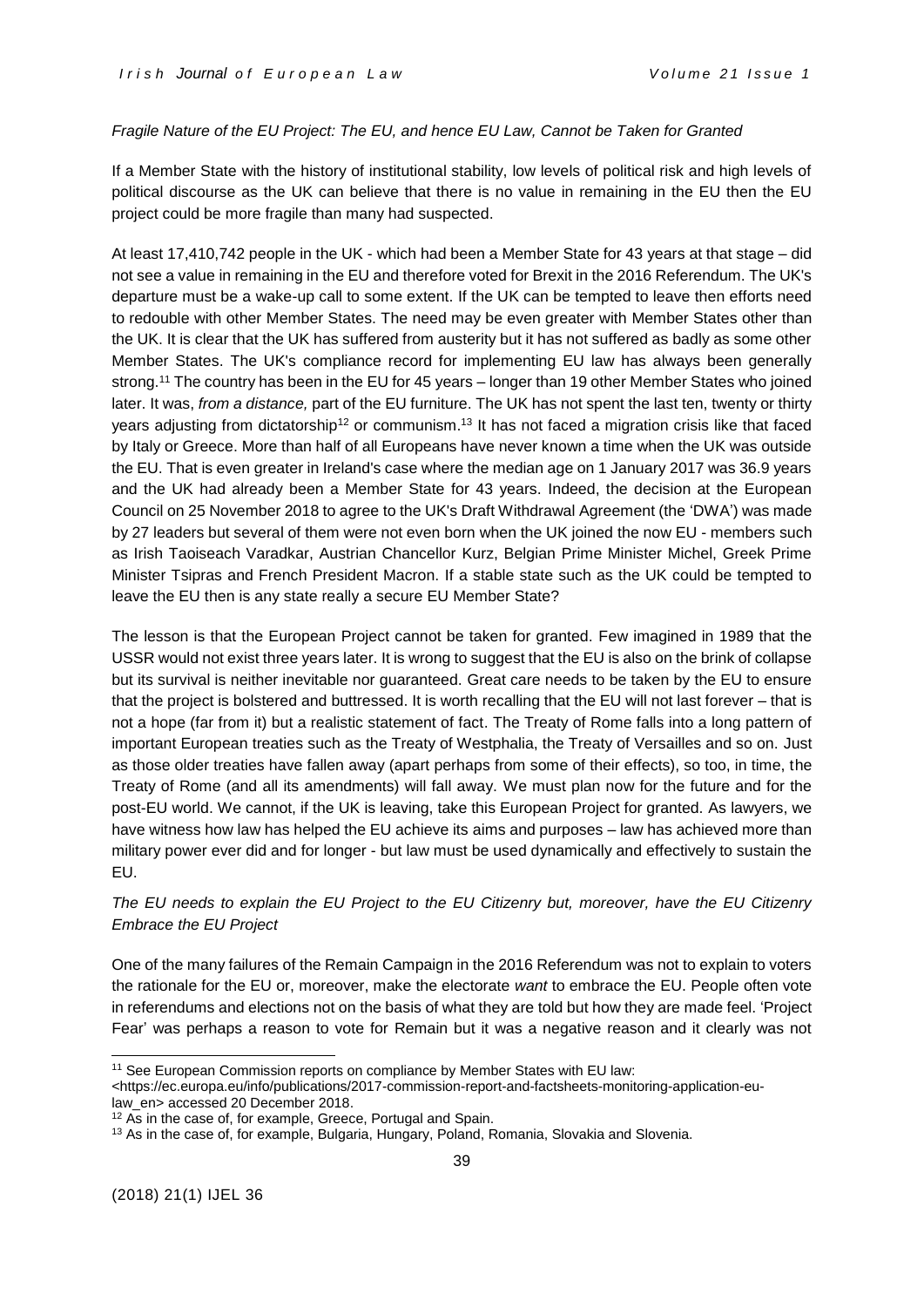enough. The Brexit campaign had more apparently 'positive' messages. Ironically, the messages of Brexit (eg, take back control, make your own laws and stop sending money to a foreign capital) were more akin to the messages which the British Empire's colonies espoused in their struggles against the UK rather than a message one would have expected to hear from a British electorate.

The EU's original rationale is not easily explicable to a contemporary audience who have no understanding or recollection of the Second World War. It is indisputable and incontrovertible that the EU has had a critical role in securing peace in Europe – as exemplified by the EU winning the Nobel Peace Prize in 2012. A contemporary audience has no understanding of the scale of Second World War so it needs to be explained. While no one knows the death toll in the Second World War and few today have any conception of the horrors of that terrible war, a simple but admittedly crude analogy would give a palpable sense of the what is to be avoided: based on the median estimate of the loss of life in the Second World War and the known loss of life on 9/11, there was effectively a 9/11 every 45 minutes every day and every night for six years from 1939 to 1945. That is what the EU has helped avoid being repeated. If the EU is to be effective in achieving its purposes then then the EU project needs to be not only revitalised but also explained to its citizenry.

#### *The EU Needs to Inform and Connect with its Citizenry even more*

Apart from explaining itself, the EU needs to inform and connect with its citizenry even more. It certainly attempts to reach out to its citizenry (particularly, the young<sup>14</sup>) but it clearly did not do enough in the UK to get young people there to support actively the EU project by voting in sufficient numbers. If the EU had tried to reach out to UK voters during the 2016 Referendum then that could have been politically unwise or naive but it was, in any event, too late. Intervening in the few weeks of a referendum campaign is usually too little too late – particularly, as there had been a sustained build-up of anti-EU sentiment in the UK over time – UKIP had won 3,881,099 vote in the 2015 General Election despite Cameron's Conservatives offering an In-Out Referendum if his party had won an overall majority – the UKIP vote was a 9.5% increase in votes since the previous general election and the scale of the increase is evident from the fact that the party with the second highest increase in votes (the Scottish Nationalist Party) in the 2015 General Election had only increased its vote by 3.1%.

The EU needs to take away some lessons from the Brexit process. First, its work with the young helps to generate enthusiasm for the EU but the 2016 Referendum was characterised by Euroscepticism or, at least, Eurocynicism among the older half of the population<sup>15</sup> and typically, it is the older half who tend to vote. Secondly, the EU needs to explain the benefits of membership much more widely across all population groups. The EU needs to reach out to all age cohorts. Thirdly, the EU needs to correct fallacies and falsehoods about itself in the media and otherwise. There is little doubt that many went to the polls in the UK believing as true some of the myths about the EU. Fourthly, the EU needs to ensure that it has personalities and role models from all the Member States in positions of power within the EU who can act as champions for the EU cause in the Member States. It is notable that the UK did not have one of its citizens hold a senior EU political position for many years and some of those that did hold senior office were little known and did not do a great deal to champion the EU cause in the UK. The EU cannot take itself or support for it by citizens for granted.

*The EU needs to be Careful about its Future Members*

<sup>&</sup>lt;sup>14</sup> Eg, through the Erasmus Programme.

<sup>&</sup>lt;sup>15</sup> Eg, the Erasmus programme.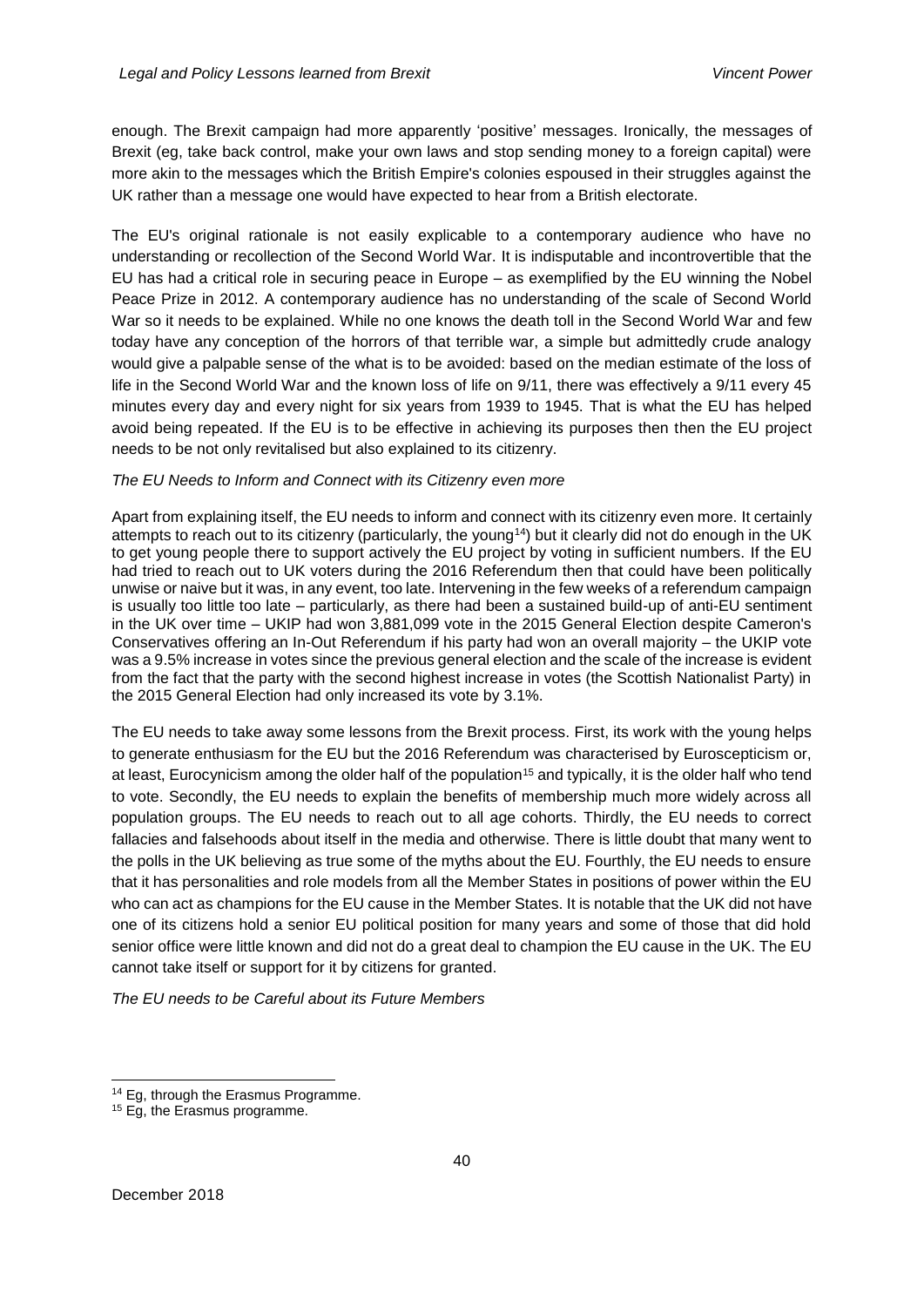While the UK has been a long standing Member State, it is clear that it was not comfortable with much of what the EU was about. It wanted to opt-out from parts of some policies and even avoid participating altogether in other policies,<sup>16</sup> stand apart, pay less<sup>17</sup> and limit progress in certain areas. It was almost as if the UK did not want to be part of the European Project. While the Brexit crisis is very largely (though not entirely) the result of in-fighting in one political party in one Member State, it is clear that there is not the support within Corbyn's Labour Party that one might have had in Blair's or Wilson's Labour Party. While the UK, if it wanted to be, would be an admirable EU Member State, it is clear that many citizens in the UK (and, indeed, a majority of those who voted in the 2016 Referendum) do not want to be members of the EU. And as the CJEU said so crisply in para.65 of *Wightman*: 'given that a State cannot be forced to accede to the European Union against its will, neither can it be forced to withdraw from the European Union against its will<sup>'18</sup> – membership is a choice and not necessarily a choice for life. Perhaps in an effort to minimise issues, to some extent, the EU should insist that a referendum is held in an applicant state to demonstrate popular support for EU membership before that state is allowed to join. It is notable that unlike Denmark and Ireland, the UK did not have a referendum *before*<sup>19</sup> it acceded to the then European Communities in 1973 and many would argue that the UK never quite 'bought into' the European project.

#### *How little is Really Understood about the EU*

The ignorance in the UK about the EU has been somewhat staggering. This ignorance is in part the fault of the political classes in the UK and, also importantly, the EU. While there is no doubt that many in the media in the UK attacked the EU with venom, many in the political classes in the UK also held back defending the EU so as to avoid being targeted by the same media and thereby potentially losing political office. Indeed, many of those UK politicians who negotiated Brexit issues with the EU had very little experience of negotiating with the EU – a negotiator such as Michel Barnier had been a government minister negotiating with the EU as long ago as  $1993<sup>20</sup>$  and someone like Jean Claude Juncker had been a minister negotiating with the EU as long ago as 1984.<sup>21</sup> While youth has its virtues, experience has its value: when Juncker was starting out his career of EU negotiations in 1984, the incumbent (at the time of writing) UK Brexit Secretary was 12 years old and the leading Brexiteer Boris Johnson was in first year at university. The UK ministers had either little or no experience of dealing with the EU and far less than their counterparts.

It is clear now that the EU should go out of its way to prove its value and explain itself to the population of all Member States including the UK after it leaves. This is important because support for, and knowledge of, the EU should not be taken for granted. Conversely, those in Member States need to understand the EU regime and its peculiar 'language' and 'signalling' even more because history will recall that the UK missed many of the signals sent by the EU over time. Indeed, history will probably say that Cameron sought too little and got less in early 2016 from the EU and then promptly ignored the deal which he did get in the 2016 Referendum which followed.

-

<sup>20</sup> **<**[https://ec.europa.eu/info/persons/director-head-service-michel-barnier\\_en>](https://ec.europa.eu/info/persons/director-head-service-michel-barnier_en) accessed 20 December 2018.

<sup>16</sup> Eg, EMU.

<sup>&</sup>lt;sup>17</sup> Eg, the battles over the UK's contribution to the EU budget during many years of Margaret Thatcher's premiership in the UK.

<sup>18</sup> Case C-621/18 *Wightman and Others v Secretary of State for Exiting the European Union* ECLI:EU:C:2018:999. <sup>19</sup> The UK had a referendum in 1975 when a majority voted to remain. The geographical spread of support/opposition was largely the inversion of the outcome in 2016 with the result in 1975 showing that the southern half of the UK tended to be more in favour of remaining while the northern half was tending more towards leaving (see Robert Saunders, Yes to Europe! (Cambridge University Press, 2018)).

<sup>21</sup> **<**[https://ec.europa.eu/commission/commissioners/2014-2019/president\\_en>](https://ec.europa.eu/commission/commissioners/2014-2019/president_en) accessed 20 December 2018.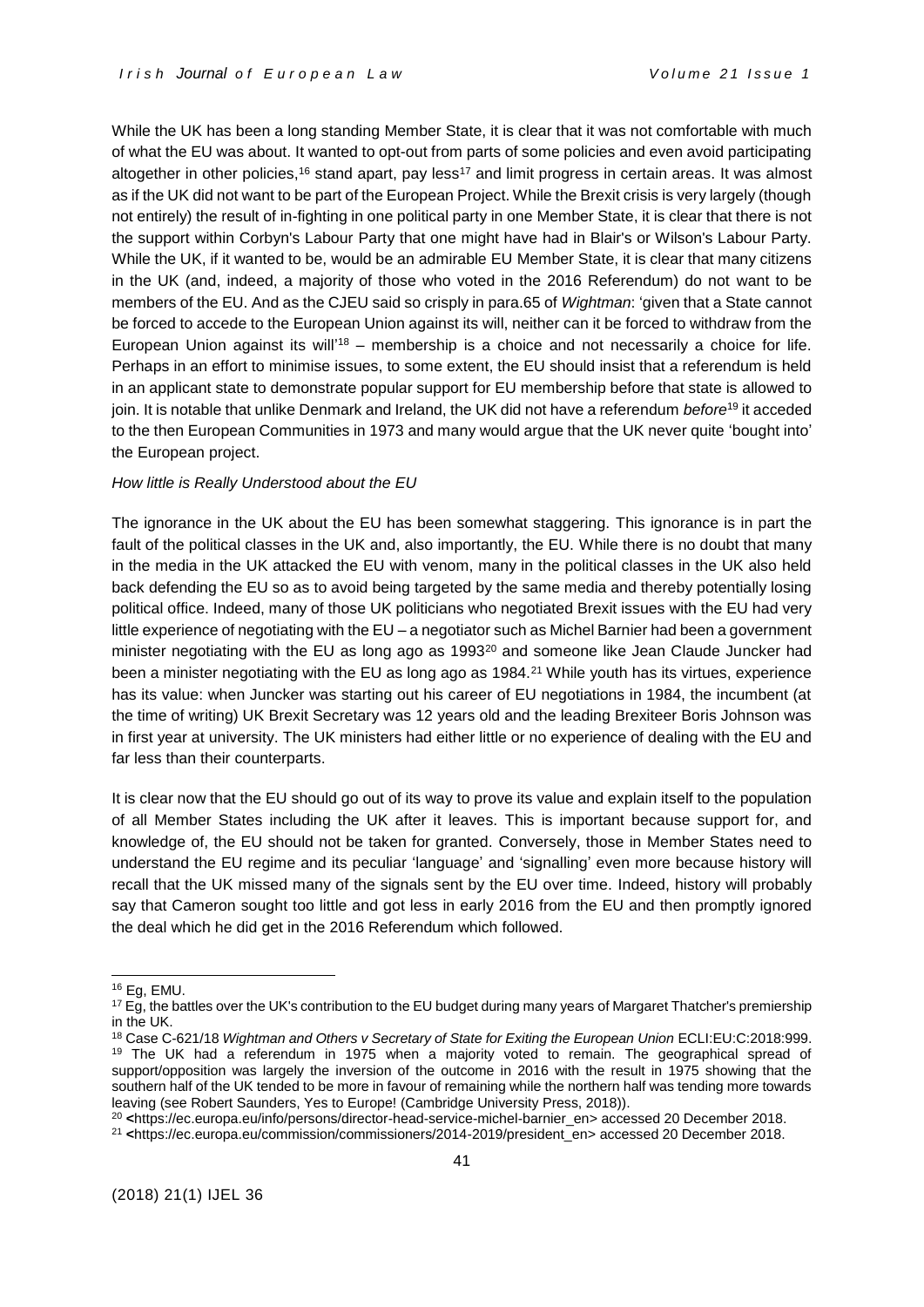## *History Can Go Backwards*

History can go backwards. First, an obvious lesson of Brexit is that states may leave the EU as well as join it: the EU can contract as well as expand. Apart from the withdrawal of three territories, namely, Algeria (1962), Greenland (1985) and Saint Barthélemy (2012) from what is now the EU, this is the first possible withdrawal from the EU by a Member State. Secondly, there is a notable swing against the liberalisation or opening up of trade in many parts of the world with a swing back towards protectionism. Thirdly, the laws which opened up the market and liberalised trade were seen as not worth retaining by the current UK Conservative Government - which is somewhat ironic as many of those rules were proposed in the 1992 Single Market Programme which was championed by Lord Cockfield, a Conservative Party politician and businessman, who was nominated to the European Commission by the Thatcher Government. The ultimate lesson is that forward momentum in every organisation is not inevitable.

## *Watch out for the Danger Signs*

The EU should pay more attention to any warning sign that a member of the EU is wavering. Perhaps it would have been too much to have reacted when United Kingdom Independence Party ('UKIP') was founded by Alan Sked in 1991 but perhaps the EU should have taken more notice of the canary in the coal mine moments which followed. There are several Member States which have significant minorities who not only do not support the EU, they positively oppose it and the EU must not let the same thing happen again. History demonstrates that the UK can break away, in a reformation-type moment, from Rome (and perhaps the Treaty of Rome) and those schisms can last for a long time whatever level of ecumenical spirit can be expressed by both sides.

## *Brexit has paradoxically been good for the EU in Some Ways*

We commemorate the 'Founders Fathers' and the early leaders of the EU with their names on railway stations, squares, buildings and professorships. One need only think of the Monnets, the Schumans, the Borchettes and so on. But one person who did a huge amount to unite Western Europe was Josef Stalin of the Union of Soviet Socialist Republics. Paradoxically, Stalin's 'opposite' force helped to strengthen the support for the then fledgling European Communities because people in the founding Member States espoused the *western* European alliance to save themselves from the *eastern* European forces of communism. Stalin unwittingly thereby helped foster western European Integration. It is possible that some of the leading Brexiteers have unintentionally brought the remaining EU Member States closer together. It is also paradoxical that Brexit (and the shambolical nature of the process from time to time) probably curbed some of the enthusiasm for the Exiteers in France and The Netherlands as demonstrated by the performance of Exiteers in those countries in elections which followed the 2016 Referendum in the UK and the commencement of the Brexit process.

## *Sovereignty has been strengthened by the Brexit Process*

Brexiteers have often argued that the EU actually controls and subjugates Member States. They say that the Member States have surrendered their sovereignty to the EU. Ironically, the Brexit process has proved that to be a lie. Member State's sovereignty always continues beneath the surface of membership. Article 50 of the TEU encapsulates the notion that membership of the EU (which does involve some diminution and transfer of sovereignty while one is a member) is not forever because Member States may, at their discretion, withdraw from EU membership and even withdraw their withdrawal notice. The Draft Withdrawal Agreement referred in the very first recital to the UK's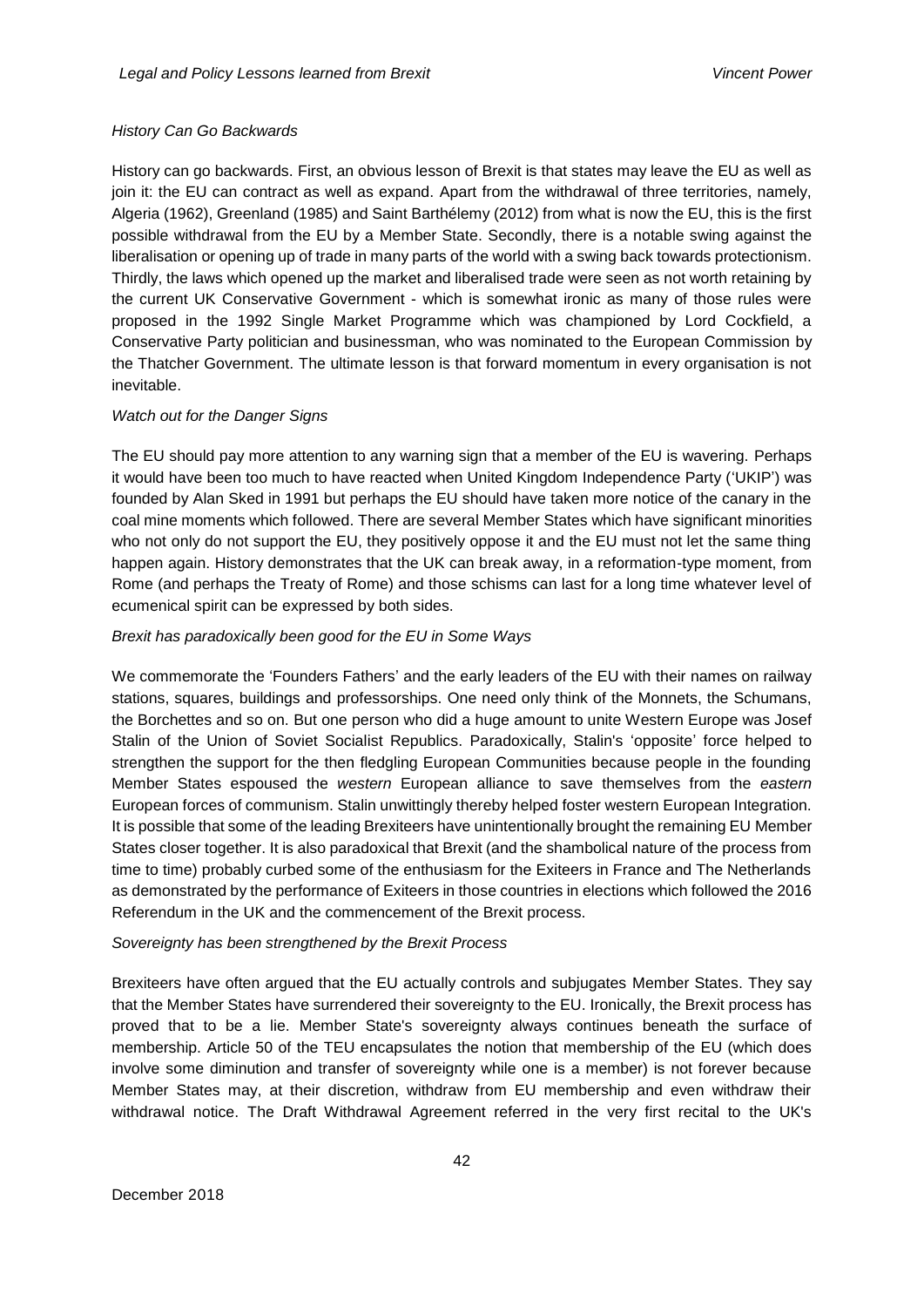'sovereign decision to leave'. The CJEU's *Wightman* ruling emphasised that not only could a Member State announce its intention to withdraw but it could change its mind and withdraw the withdrawal notice.

## *The Complex and Complicated Nature of the EU*

The Brexiteers were probably more correct than they thought in arguing that the EU pervades so much of life in the EU for individuals, businesses and governments. But even the staunchest Brexiteer did not know how difficult it is to extricate a Member State from membership and to start an independent existence in an interconnected world. There had been little discussion during the 2016 referendum about, for example, Ireland, $^{22}$  the European Atomic Energy Community, $^{23}$  the complexities of leaving the EU or what type of Brexit would be sought by the UK. It is a simple lesson – a trite but true one – that the EU is more complex and complicated that many ever understood.

## *The Interconnectivity of the EU*

There can now be no doubt about the interconnectivity of all the Member States of the current EU. The vote in the UK and Gibraltar has implications for Ireland (eg, the 'Border' issue), Cyprus (eg, where two UK sovereign base areas on the island of Cyprus will also leave the EU), Gibraltar, $24$  the Channel Islands, $25$  the Isle of Man, $26$  but also further afield in places as diverse as Anguilla, Bermuda, British Antarctic Territory, British Indian Ocean Territory, the Falkland Islands and Pitcairn.<sup>27</sup> Equally, the EU's Member States are often interconnected with other parts of the world because of international agreements to which the EU is a party<sup>28</sup> and the Brexit process demonstrates how difficult it is to disconnect from those EU-sponsored agreements.

*The Exclusive Competence of the EU and the International Dimension of the EU both came more into focus*

While it is trite EU law that the EU has exclusive competence over certain matters and that the EU has an international dimension, the significance of both features of the EU came sharply into relief during the Brexit process because it became clear that the UK could not simply 'go out and make trade deals' with the rest of the world while it was still in the EU club. The Draft Withdrawal Agreement recognises that fact but it does cut some slack for the UK by stating that the UK may 'take steps to prepare and establish new international arrangements of its own, including in areas of Union exclusive competence, provided such agreements do not enter into force or apply during that period, unless so authorised by the Union.' 29

<sup>&</sup>lt;sup>22</sup> The Irish Government sensibly decided to stay out of the internal referendum campaign in the UK but history will judge whether it should have done more to 'inform' rather than 'advocate' the UK electorate on the issue but such information, however well-intentioned, could well have back-fired among many voters in the UK (a simple test of that would be to consider how UK 'information campaigns' in Ireland during an Irish referendum would be received by certain sectors of the Irish electorate).

<sup>&</sup>lt;sup>23</sup> This is despite the fact that the UK was also announcing its intention to leave the European Atomic Energy Community ('EAEC') as well by virtue of serving the Art 50 TEU letter which applied to the EAEC by virtue of Art106a of the Treaty establishing the EAEC.

 $24$  DWA, recital 13 and the Protocol on Gibraltar (at page 496 of the DWA).

<sup>25</sup> DWA, art 3(1)(c).

<sup>26</sup> DWA, art 3(1)(c).

 $27$  DWA, art  $3(1)(e)$ .

<sup>28</sup> DWA, Art,2(a)(iv).

<sup>29</sup> DWA, ninth recital.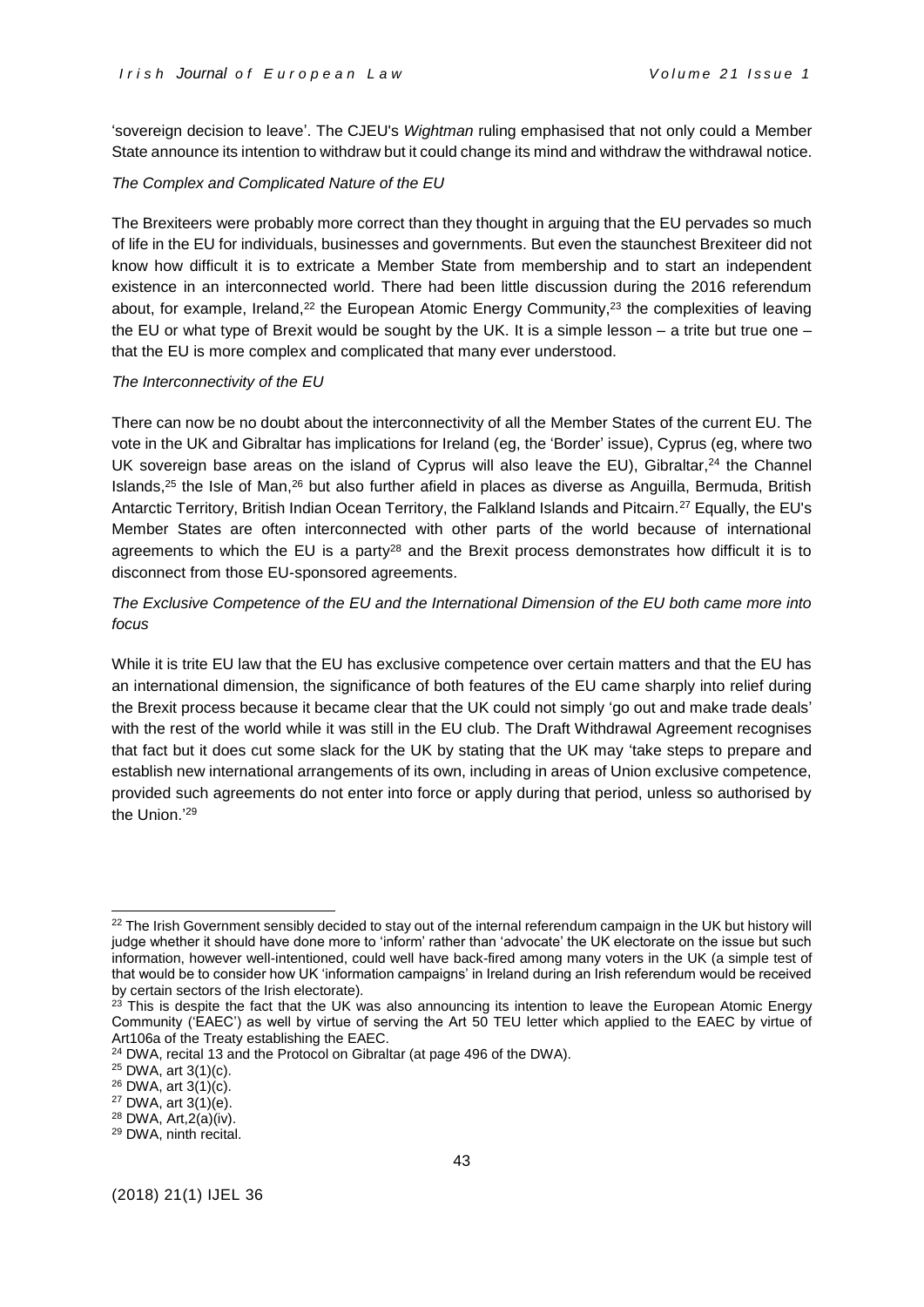## *Could Brexit have been any more complicated?*

A clear lesson is that the Brexit process is complicated and difficult. However, in some (but not many) ways, the departure of the UK is not as difficult a departure as would be the departure of the likes of France or Germany. If the UK had joined the EMU then it would be now a much more difficult process because it could mean a profound EMU/euro crisis. The UK was semi-detached from so much in the EU for so long that its departure might not be so difficult as if it had been a more central player. While an Irish readership is acutely aware of the UK's land border with Ireland, the exit of a landlocked EU/EMU Member State such as Austria (surrounded by six Member States and one non-Member State) or Luxembourg (surrounded entirely by three Member States) could be much more difficult in certain respects.

#### *Preparations should be made now for the UK to return*

The EU should not see the withdrawal of the UK as the end of the process. The bigger failure will not be that the UK does not return but rather that the EU and all of its Member States did not do enough to lay the groundwork for its possible return. States do change their mind. Indonesia said it was leaving the United Nations when Malaysia was being elected to the Security Council but changed its mind. France left NATO but returned. The USA left the ILO but returned. In 1975, the UK voted to remain and in 2016, it voted to leave. Like Bobby Ewing coming out of the shower, anything is possible and we may need to move quickly without resentment but not be taken for fools either – it is a difficult balance. It is not inevitable that the UK would want to return or that all Member States would agree to its re-admission but it is important to facilitate its re-admission.

#### **Withdrawal Process**

#### *Introduction*

The second area of lessons to be learned is in respect of the withdrawal process itself. It is well-known that Article 50 of the TEU regulates this issue but what is less clear is how incomplete an article it is in many respects. Article 50 provides:

1. Any Member State may decide to withdraw from the Union in accordance with its own constitutional requirements.

2. A Member State which decides to withdraw shall notify the European Council of its intention. In the light of the guidelines provided by the European Council, the Union shall negotiate and conclude an agreement with that State, setting out the arrangements for its withdrawal, taking account of the framework for its future relationship with the Union. That agreement shall be negotiated in accordance with Article 218(3) of the Treaty on the Functioning of the European Union. It shall be concluded on behalf of the Union by the Council, acting by a qualified majority, after obtaining the consent of the European Parliament.

3. The Treaties shall cease to apply to the State in question from the date of entry into force of the withdrawal agreement or, failing that, two years after the notification referred to in paragraph 2, unless the European Council, in agreement with the Member State concerned, unanimously decides to extend this period.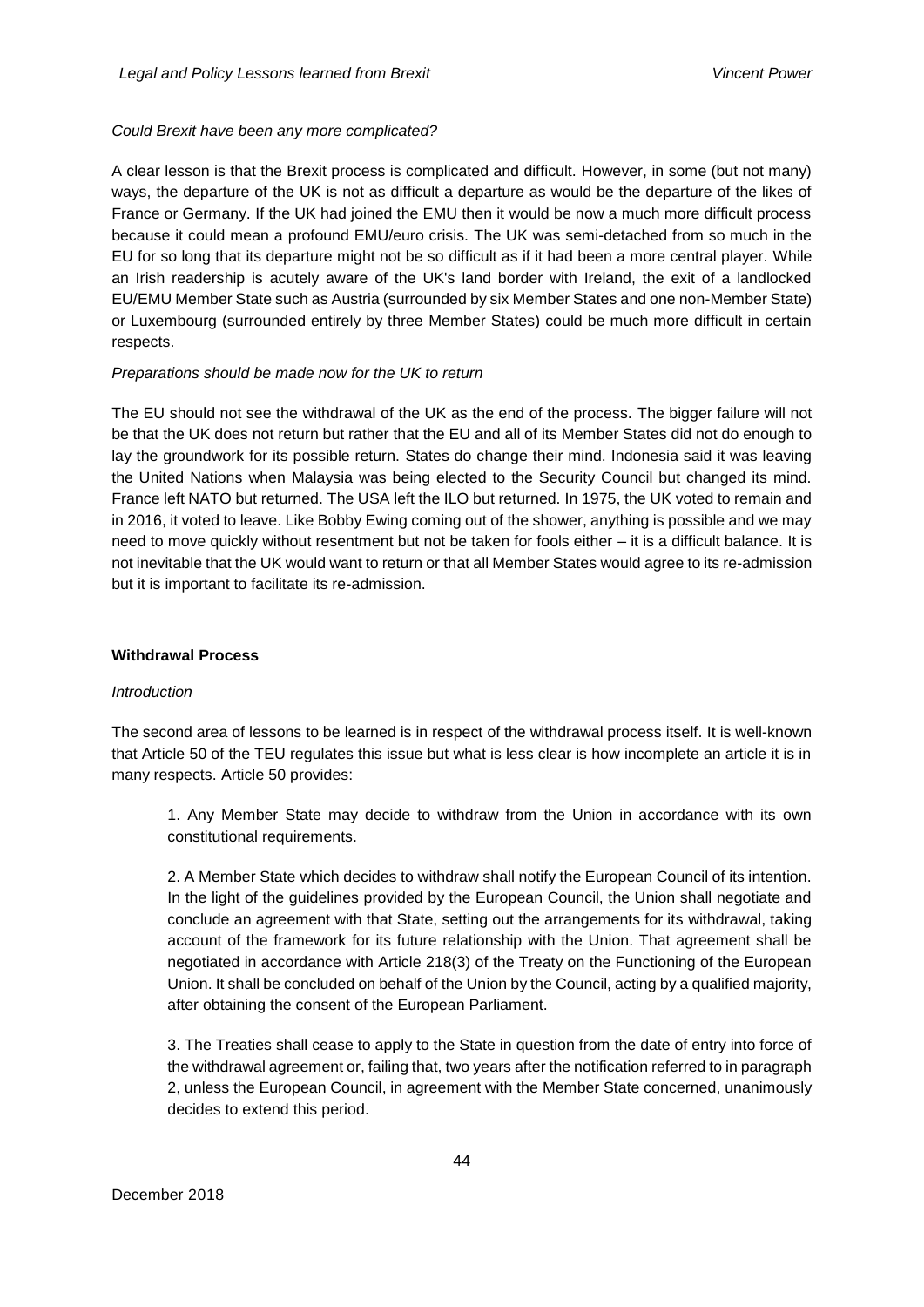4. For the purposes of paragraphs 2 and 3, the member of the European Council or of the Council representing the withdrawing Member State shall not participate in the discussions of the European Council or Council or in decisions concerning it.

A qualified majority shall be defined in accordance with Article 238(3)(b) of the Treaty on the Functioning of the European Union.

5. If a State which has withdrawn from the Union asks to rejoin, its request shall be subject to the procedure referred to in Article 49.

Article 50(1) provides that any Member State may decide to withdraw from the EU in accordance with its own constitutional requirements. The first lesson from the Brexit process is that, as demonstrated amply by the *Miller* litigation,<sup>30</sup> there is genuine doubt about the relevant constitutional requirements in Member States. This is not surprising because states so rarely decide to leave international organisations. In that regard, the default two-year time period in Article 50(3) could be too short to accommodate a Member State trying to grapple with the constitutional requirements. (A parlour game would be whether Ireland needs to hold a referendum to leave.) The second lesson is that the reference to the Member State's constitutional requirements is understandable given the need to have regard to sovereignty. However, it is open to question whether there ought to be an additional element where the departing Member State would have to honour EU law as well. The latter lesson – relating to the EU legal requirements - has not been an issue (to date) in regard to Brexit but it could arise in the case of other departures.

Article 50(2) has proved central to the *Wightman* litigation. Under this paragraph, a Member State which decides to withdraw shall notify the European Council of its 'intention' to leave – the word 'intention' has proven critical because, as the CJEU said in paragraph 49 of its ruling: '[a]n intention is, by its nature, neither definitive nor irrevocable.' In the light of the guidelines provided by the European Council, the EU shall then negotiate and conclude an agreement with that State, setting out the arrangements for its withdrawal, taking account of the framework for its future relationship with the EU. Those guidelines proved critical because the EU had clear guidelines, the UK did not – instead, the UK changed tack from Lancaster House to Florence to the Mansion House speeches<sup>31</sup> and has changed direction again since. The agreement is to be negotiated in accordance with Article 218(3) of the Treaty on the Functioning of the European Union. Ultimately, the agreement must be concluded on behalf of the EU by the Council, acting by a qualified majority, after obtaining the consent of the European Parliament – a stage which has not been reached at the time of writing so no significant lessons can yet be learned in that regard.

Article 50(3) embodies the so-called default position relating to the two-year period for the withdrawal negotiations. One of the lessons of Brexit is that the two-year Article 50 window probably needs to be longer. In the case of Brexit, it will be almost three years from the date of the Brexit Referendum (ie, 23 June 2016) until the planned withdrawal date (ie, 29 March 2019) and that timeframe has proven too short. There is merit in extending in the TEU the prescribed timeline. If the process of a particular

<sup>&</sup>lt;sup>30</sup> *R (Miller) v Secretary of State for Exiting the European Union* [2017] UKSC 5. See Mark Elliott, Jack Williams, Alison L Young, *The UK Constitution after Miller: Brexit and Beyond* (Hart Publishing, 2018).

<sup>&</sup>lt;sup>31</sup> For the UK Prime Minister's speeches, see:

<sup>&</sup>lt;https://www.gov.uk/government/announcements?keywords=&announcement\_type\_option=speeches&topics%5 B%5D=all&departments%5B%5D=prime-ministers-office-10-downing-street>.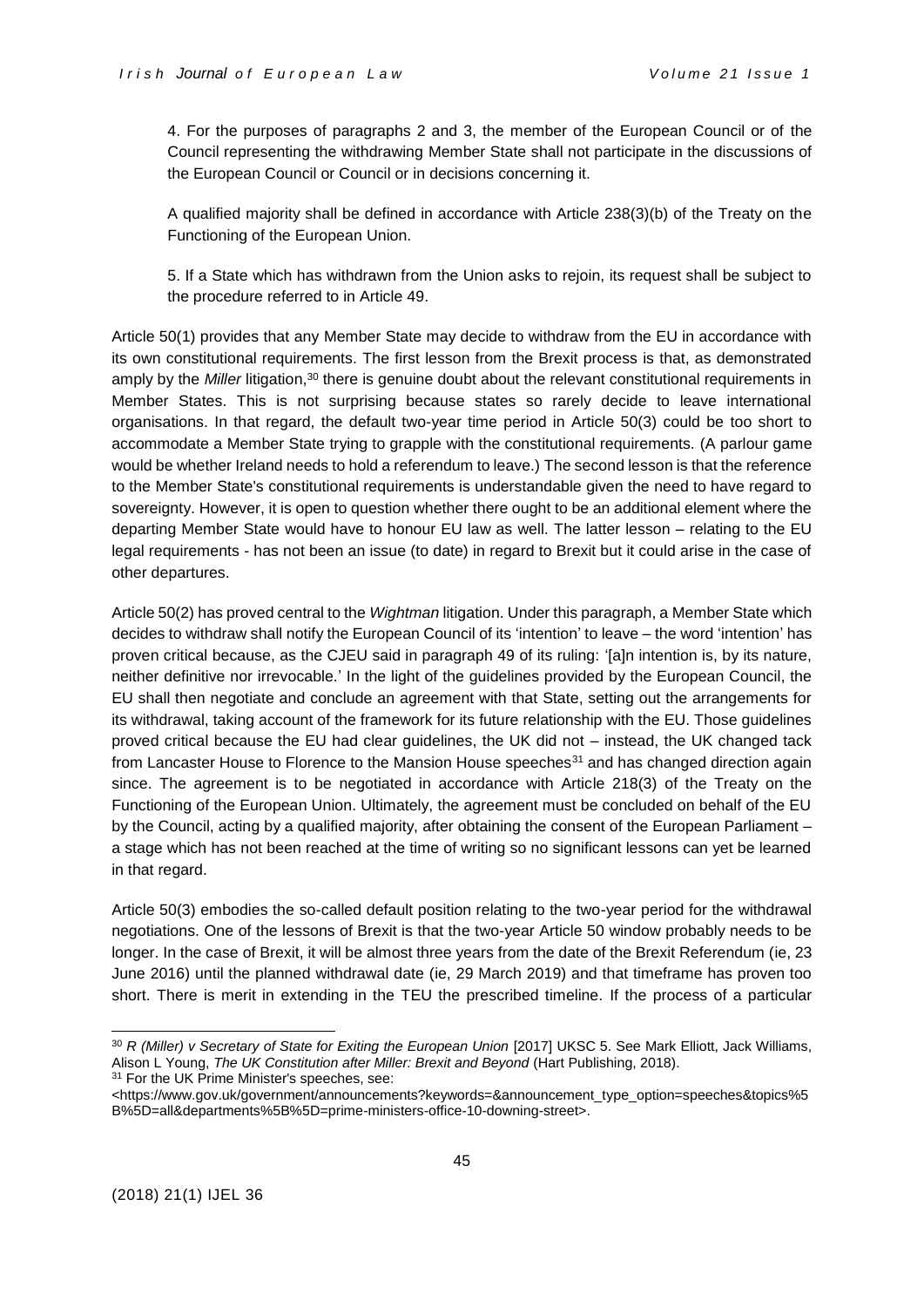Member State withdrawing is achieved more quickly than the extended timetable then that is a very good result for all concerned. But the reality is that a Member State might well find it very difficult (eg, for domestic political reasons) to ask for an extension  $32$  so it would be better to extend the negotiation window so as to enable negotiations to proceed in a less febrile or frenzied environment. The various stages associated with the withdrawal from the EU seem akin to the various stages of the human grieving process (or, at least it has been in the Brexit process) so as much time as possible should be allocated to achieving a successful outcome.

Article 50(4) provides that the member of the European Council or of the Council representing the withdrawing Member State shall not participate in the discussions of the European Council or Council or in decisions concerning it. This is a practical and correct rule. Anything else could be counterproductive. However, it is clear that by having the UK leave summits early and so on, the UK is already a nearly-departed Member State.

# *Understand the nature of referendums*

The UK has had very few referendums.<sup>33</sup> Ireland has had more experience of referendums but it has still had some difficulties with them. It is worth reflecting on the nature of a referendum. It is possibly best to explain it by analogy. A referendum is a process whereby you ask people would they like tea or coffee? They want to give many answers and for all sorts of reasons but the stricture of the question confines it usually to a binary choice. So typically, you ask someone in a referendum, 'would you like tea or coffee?' They answer 'I would like a Rolls Royce.' You explain that a Rolls Royce is not on offer. Eventually you yield and you give them the keys of a new Rolls Royce and they ask 'yes but where's my skinny latte?' Referendums often involve binary choices and hard consequences. They are an imperfect method of discovering public opinion but they are as good a method as anyone can devise.

Two lessons can be learned from the Brexit Referendum. First, it was defective in that its question was not accompanied by an adequate information campaign as to what were the consequences of either choice and the nature of the notion of leaving. Secondly, the Brexit Referendum made a choice between people and goods with the voters choosing goods (ie, free trade) over persons (ie, fellow EU citizens who might want to go to the UK or UK citizens who might want to go to the EU Member States). It was a choice which will be studied by historians and sociologists for many years to come.

# *The EU is a Lobster Pot*

While there have been seven waves of accessions to what is now the EU between 1973 and 2013, they were all relatively easy compared to the complex and complicated withdrawal by the UK. In many ways, the EU is like a lobster pot: relatively easy to enter but very difficult to leave. That may not be a bad thing.

<sup>32</sup> The granting of an extension to a withdrawing Member State has also become somewhat more difficult because that Member State may now clearly withdraw its notification so some Member States may be unwilling to grant an extension and instead leave it to the withdrawing Member State to withdraw its notice where there are fundamental issues and obstacles to an agreement.

<sup>33</sup> See [<https://www.parliament.uk/get-involved/elections/referendums-held-in-the-uk/>](https://www.parliament.uk/get-involved/elections/referendums-held-in-the-uk/) accessed 20 December 2018.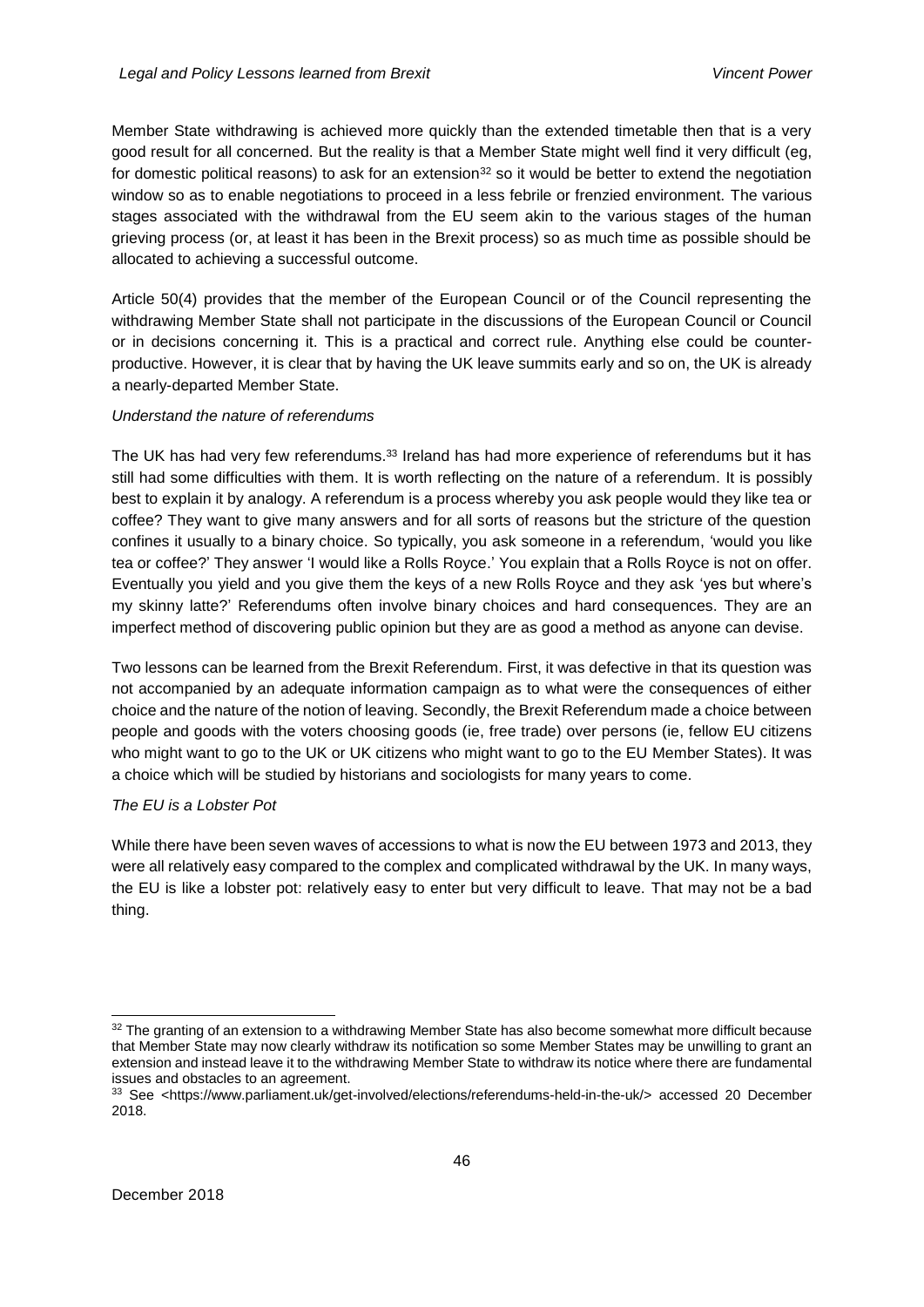The Draft Withdrawal Agreement states its 'objective' to be 'to ensure an orderly withdrawal of the United Kingdom from the Union and Euratom'. <sup>34</sup> Leaving comes at a high price because the UK had to make a 'financial settlement' with the EU.<sup>35</sup>

It is difficult to leave the 'clutches' of the EU. The DWA still contemplates some role for the CJEU. The DWA even contemplates in Article 4(1) that:

The provisions of this Agreement and the provisions of Union law made applicable by this Agreement shall produce in respect of and in the United Kingdom the same legal effects as those which they produce within the Union and its Member States.

Accordingly, legal or natural persons shall in particular be able to rely directly on the provisions contained or referred to in this Agreement which meet the conditions for direct effect under Union law.

Indeed, the UK must ensure full compliance under Article 4(2):

The United Kingdom shall ensure compliance with paragraph 1, including as regards the required powers of its judicial and administrative authorities to disapply inconsistent or incompatible domestic provisions, through domestic primary legislation.'

Moreover, Article 4(3)-(5) go on to provide:

3. The provisions of this Agreement referring to Union law or to concepts or provisions thereof shall be interpreted and applied in accordance with the methods and general principles of Union law.

4. The provisions of this Agreement referring to Union law or to concepts or provisions thereof shall in their implementation and application be interpreted in conformity with the relevant case law of the Court of Justice of the European Union handed down before the end of the transition period.

5. In the interpretation and application of this Agreement, the United Kingdom's judicial and administrative authorities shall have due regard to relevant case law of the Court of Justice of the European Union handed down after the end of the transition period.

This is not leaving in the pure Brexit sense. Indeed, when one considers Article 158(1) of the Draft Withdrawal Agreement, one can see a 'tail' of eight years from the end of the transition period for the UK courts<sup>36</sup> and the financial settlement has an even longer tail out for perhaps another five decades or so.

<sup>&</sup>lt;sup>34</sup> DWA, fifth recital.

<sup>&</sup>lt;sup>35</sup> DWA, tenth recital.

<sup>36</sup> Art 158(1) states

<sup>[</sup>w]here, in a case which commenced at first instance within 8 years from the end of the transition period before a court or tribunal in the United Kingdom, a question is raised concerning the interpretation of Part Two of this Agreement, and where that court or tribunal considers that a decision on that question is necessary to enable it to give judgment in that case, that court or tribunal may request the Court of Justice of the European Union to give a preliminary ruling on that question.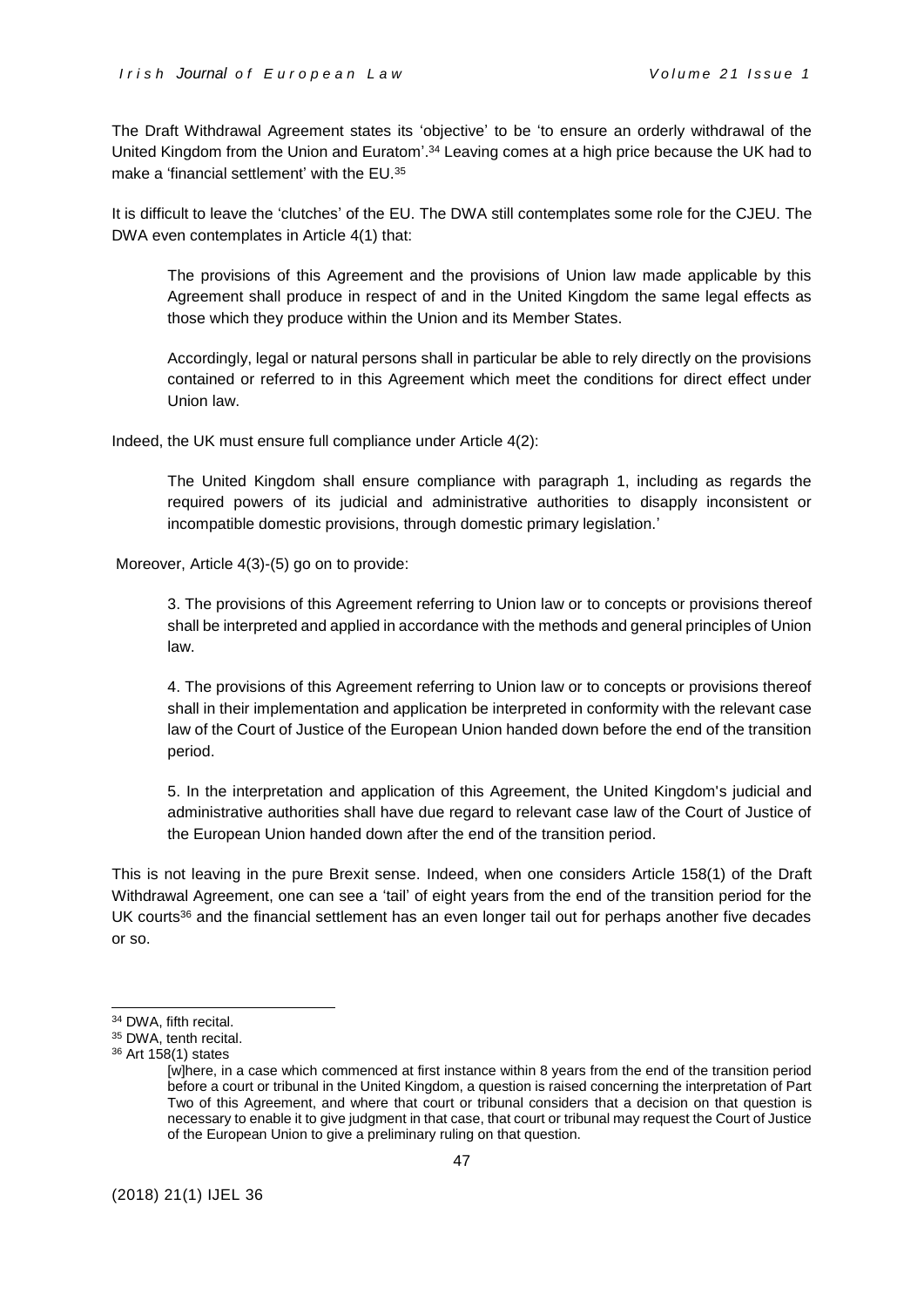## *But Withdrawing from the EU is Possible*

Article 50 of the TEU put beyond doubt the question of whether a Member State may leave the EU. Public international law and international political reality would have meant that a Member State could probably have left even in the absence of Article 50. Nonetheless, we have, through the Brexit process, learned a great deal more about Article 50 than the somewhat succinct article suggests.

#### *Withdrawal of the Withdrawal Notice is Possible*

Not only is withdrawal possible but withdrawal of the withdrawal notice is possible. The CJEU decided in *Wightman* on 10 December 2018<sup>37</sup> that a Member State which serves a withdrawal notice under Article 50 of the TEU may then withdraw that notice provided it acts in good faith. The CJEU was succinct in its ruling:

75. In view of all the foregoing, the answer to the question referred is that Article 50 TEU must be interpreted as meaning that, where a Member State has notified the European Council, in accordance with that article, of its intention to withdraw from the European Union, that article allows that Member State — for as long as a withdrawal agreement concluded between that Member State and the European Union has not entered into force or, if no such agreement has been concluded, for as long as the two-year period laid down in Article 50(3) TEU, possibly extended in accordance with that paragraph, has not expired — to revoke that notification unilaterally, in an unequivocal and unconditional manner, by a notice addressed to the European Council in writing, after the Member State concerned has taken the revocation decision in accordance with its constitutional requirements. The purpose of that revocation is to confirm the EU membership of the Member State concerned under terms that are unchanged as regards its status as a Member State, and that revocation brings the withdrawal procedure to an end.

The CJEU agreed with the views of Advocate General Campos Sánchez-Bordona only six days earlier.<sup>38</sup> The lesson to be drawn is not only that a Member State may announce its intention to leave and then withdraw that notice of intention but also that the CJEU may move very quickly, when it needs to do so – this is demonstrated by the fact that the request for the preliminary ruling was only received by the CJEU from the Scottish Court of Session, Inner House on 3 October 2018 but the CJEU had a written procedure, held a hearing on 27 November 2018, heard the Advocate General on 4 December 2018, was able to deliver its ruling on 10 December 2018. This preliminary ruling took 69 days from 'question to answer' while the average was 16.3 months for all judgments delivered by the CJEU in 2017. It was a remarkably swift process where the CJEU delivered a ruling which was convincing on the law, clearly free of political interference and yet pragmatic and practical.

#### *Experience pays off*

One of the lessons of the Brexit process is that experience pays off. The EU and, in particular, the European Commission have vast experience of negotiating on EU law matters. The EU adopted a clear strategy and clever tactics in the case of Brexit. It chose the European Commission, rather than the Council or European Council, to be the lead negotiator thereby tapping into the European Commission's

<sup>37</sup> Case C-621/18 *Andy Wightman and Others v Secretary of State for Exiting the European Union,* ECLI:EU:C:2018:999.

<sup>38</sup> Case C-621/18 *Andy Wightman and Others v Secretary of State for Exiting the European Union,* Opinion of Advocate General Campos Sánchez-Bordona, ECLI:EU:C:2018:978.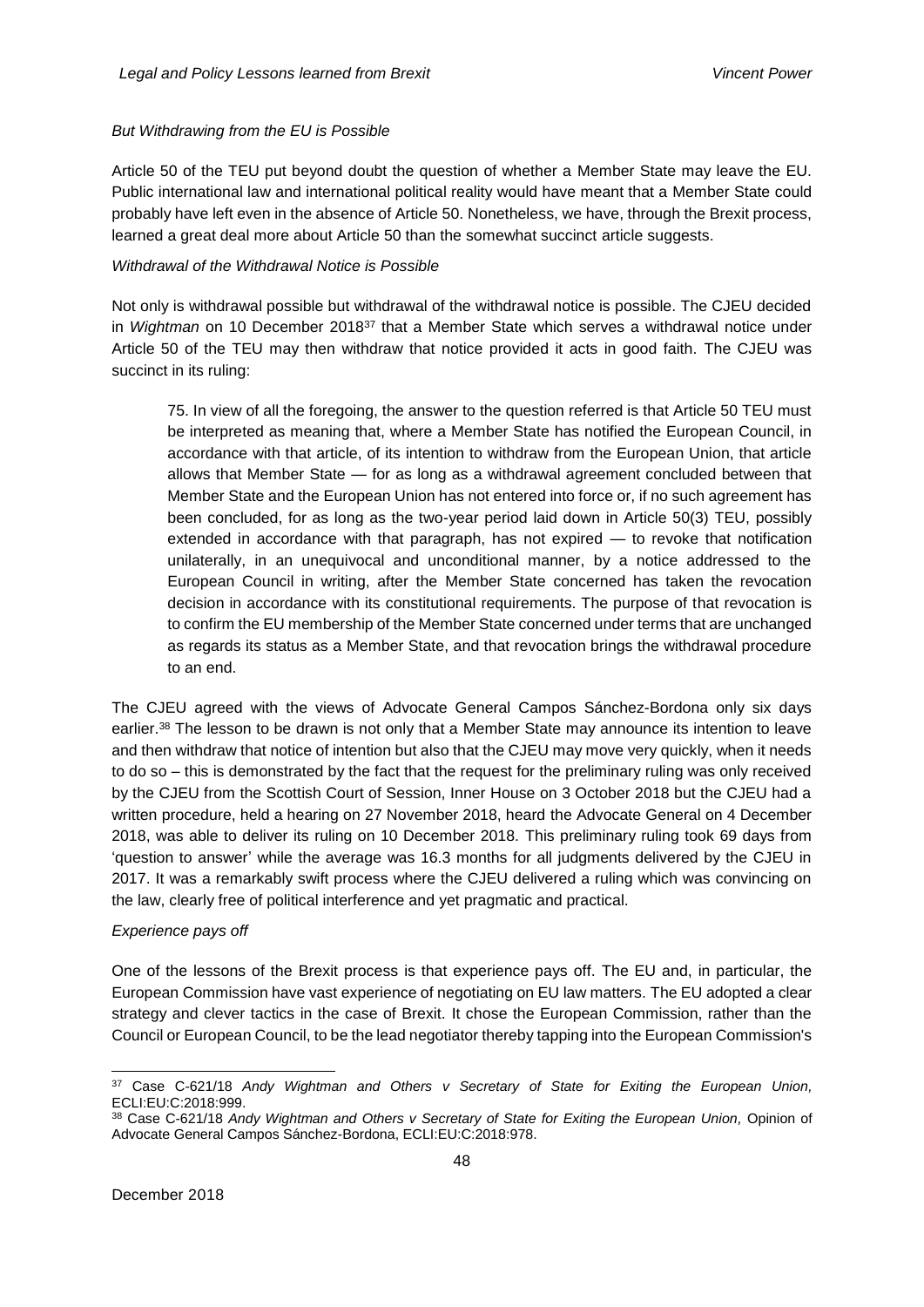experience in negotiating internally and externally while leaving the Council and the European Councils as political courts of appeal. The EU chose one person who was vastly experienced in EU and Member State politics to lead the negotiations (Michel Barnier) but he was not the most senior person (they were Jean-Claude Juncker and Donald Tusk) which left leeway to 'bring in the boss' for the more delicate issues. The European Council gave clear and specific guidelines to the European Commission<sup>39</sup> from which the latter rarely, if ever, departed. By contrast, the UK could not get a consistent line on what it wanted (and did not want) from the negotiations. It appointed ministers who had little or no experience at ministerial level let alone at international or EU negotiations. As mentioned, Juncker was a minister negotiating at the EU table while some of them were still students or had not yet entered politics. The UK Prime Minister took centre stage way too early and the UK therefore had no fall-back position – a requirement which is self-evident to anyone who has observed EU diplomacy and even negotiations generally. Even the UK Prime Minister, as energetic, dedicated and committed as she has been, lacked any real experience at EU negotiations given that her background was as Home Secretary which did not involve many Brussels-based negotiations and even less because of the UK's semi-detached position on Justice and Home Affairs issues in the EU. The experience of the EU side made it a home game and on their rules. The EU has its own language, rhythm and approach – it was clear that many of the UK's political negotiators did not grasp much of it (eg, making important submissions to 'Brussels' in August is much like writing to Santa in February – was it too early or too late?). The lack of success on the UK side was a surprise to some but a reality for all to see.

#### *Brexit is an iterative Process*

As no Member State ever left the EU, it was not clear as to how the process would unfold. It could have been a 'big bang' approach with all the changes being implemented simultaneously. It is now clear that it is an iterative process. During the negotiations, the EU designed a two-phase approach with three issues to be dealt with first and then the rest – that two-stage structure is not in Article 50 of the TEU or anywhere else – and largely insisted on it (the Irish issue was let slip, in part, into the second phase); the UK went along with the process. The Draft Withdrawal Agreement provides that while there would be 'various separation provisions aiming to prevent disruption and to provide legal certainty to citizens and economic operators as well as to judicial authorities in the Union and in the United Kingdom', these would not exclude 'the possibility of relevant separation provisions being superseded by the agreement(s) on the future relationship'.<sup>40</sup> This iterative process will last for many years to come.

#### *Language matters*

Like many international diplomatic processes, language and nomenclature became very significant in the Brexit process. During the campaign, Polish workers moving to Britain were 'migrants' but Britons moving to Spain were 'expats'. During the negotiations, the first period after the UK leaves became known as the 'transition' period for the EU but the 'implementation' period for the Brexiteers.<sup>41</sup> One of the clear lessons is that language matters.

#### *Trust is needed but perhaps lacking in the Brexit Withdrawal Process*

Articles 5 and 8 of the Draft Withdrawal Agreement are very telling. Article 5 (entitled 'Good faith') provides:

<sup>39</sup> See the guidelines of 29 April 2017, 15 December 2017 and 23 March 2018.

<sup>40</sup> DWA, seventh recital.

<sup>&</sup>lt;sup>41</sup> The DWA uses both terms occasionally (eg, the eighth recital) but not consistently (eg, recital 9, art 2(e) in which case it opts only for the EU preferred term 'transition period').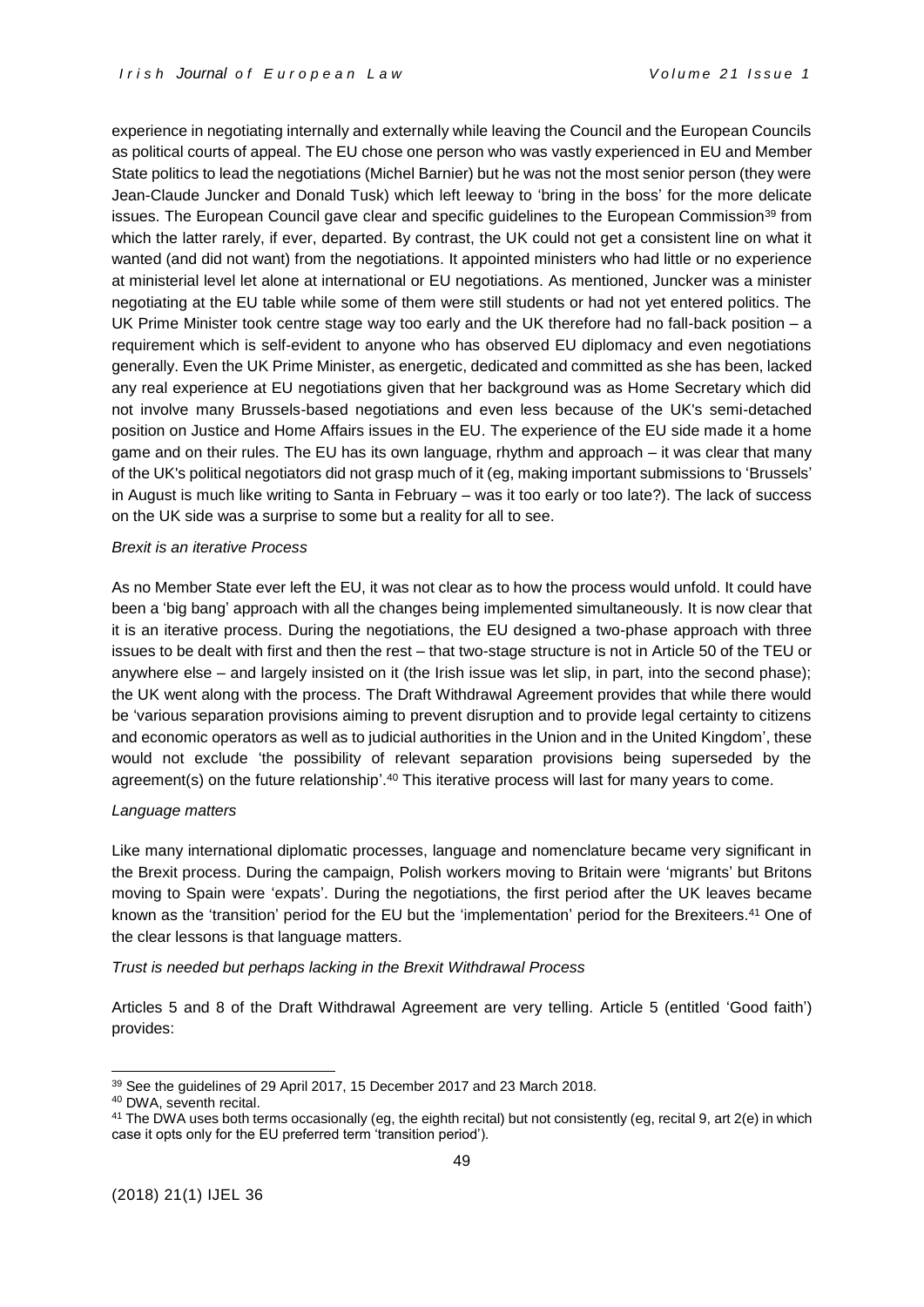The Union and the United Kingdom shall, in full mutual respect and good faith, assist each other in carrying out tasks which flow from this Agreement.

They shall take all appropriate measures, whether general or particular, to ensure fulfilment of the obligations arising from this Agreement and shall refrain from any measures which could jeopardise the attainment of the objectives of this Agreement.

This Article is without prejudice to the application of Union law pursuant to this Agreement, in particular the principle of sincere cooperation.

Article 8 (entitled 'Access to networks, information systems and databases' but is, more colloquially, the 'anti-hacking provision') then provides:

Unless otherwise provided in this Agreement, at the end of the transition period the United Kingdom shall cease to be entitled to access any network, any information system and any database established on the basis of Union law. *The United Kingdom shall take appropriate measures to ensure that it does not access a network, information system or database which it is no longer entitled to access*. (Emphasis added)

The fact that these two provisions had to be included is indicative of there is not a high level of trust between the parties. One of the lessons is that trust is in short supply in this type of process despite the appearances.

#### *UK Attitudes towards the EU will probably harden not ease*

Unless and until the UK re-joins the EU, the relationship between the EU and the UK will be hard and will grow more coarse. The UK Foreign Secretary's comparison of the EU to the former Soviet Union could, in time, seem mild and quaint.<sup>42</sup> If the UK finally leaves and the UK suffers because of Brexit then it is quite possible that some in the UK will not blame Brexit itself but instead blame the EU because of the supposedly harsh terms imposed on the UK by the EU as part of the withdrawal process and any subsequent agreement. Equally, if the UK prospers post-Brexit then it is quite possible that many in the UK will have resentment towards the EU and the harsh regime that was imposed upon the UK by its EU membership for four decades or more. Either way, it is unlikely to be a harmonious relationship unless the EU and the UK work hard to avoid such an atmosphere emerging.

*There will be other non-Brexit Issues in the UK which will emerge which will be serious*

Brexit is all consuming for many UK politicians. It is a fair question to ask whether there are issues in the UK which have been neglected because of the Brexit withdrawal process. It should be a lesson to any Member State that withdrawal could be a very difficult process for any Member State to manage – particularly for smaller Member States with smaller civil services.

*Withdrawal is a very long – and almost never-ending – Process*

<sup>42</sup> See [<https://www.irishtimes.com/news/world/uk/brexit-jeremy-hunt-compares-eu-to-prison-and-soviet-union-](https://www.irishtimes.com/news/world/uk/brexit-jeremy-hunt-compares-eu-to-prison-and-soviet-union-1.3646873)[1.3646873>](https://www.irishtimes.com/news/world/uk/brexit-jeremy-hunt-compares-eu-to-prison-and-soviet-union-1.3646873) accessed 20 December 2018 and [<https://www.theguardian.com/politics/2018/oct/01/jeremy-hunt](https://www.theguardian.com/politics/2018/oct/01/jeremy-hunt-draws-eu-ire-over-soviet-prison-comparison)[draws-eu-ire-over-soviet-prison-comparison>](https://www.theguardian.com/politics/2018/oct/01/jeremy-hunt-draws-eu-ire-over-soviet-prison-comparison) accessed 20 December 2018.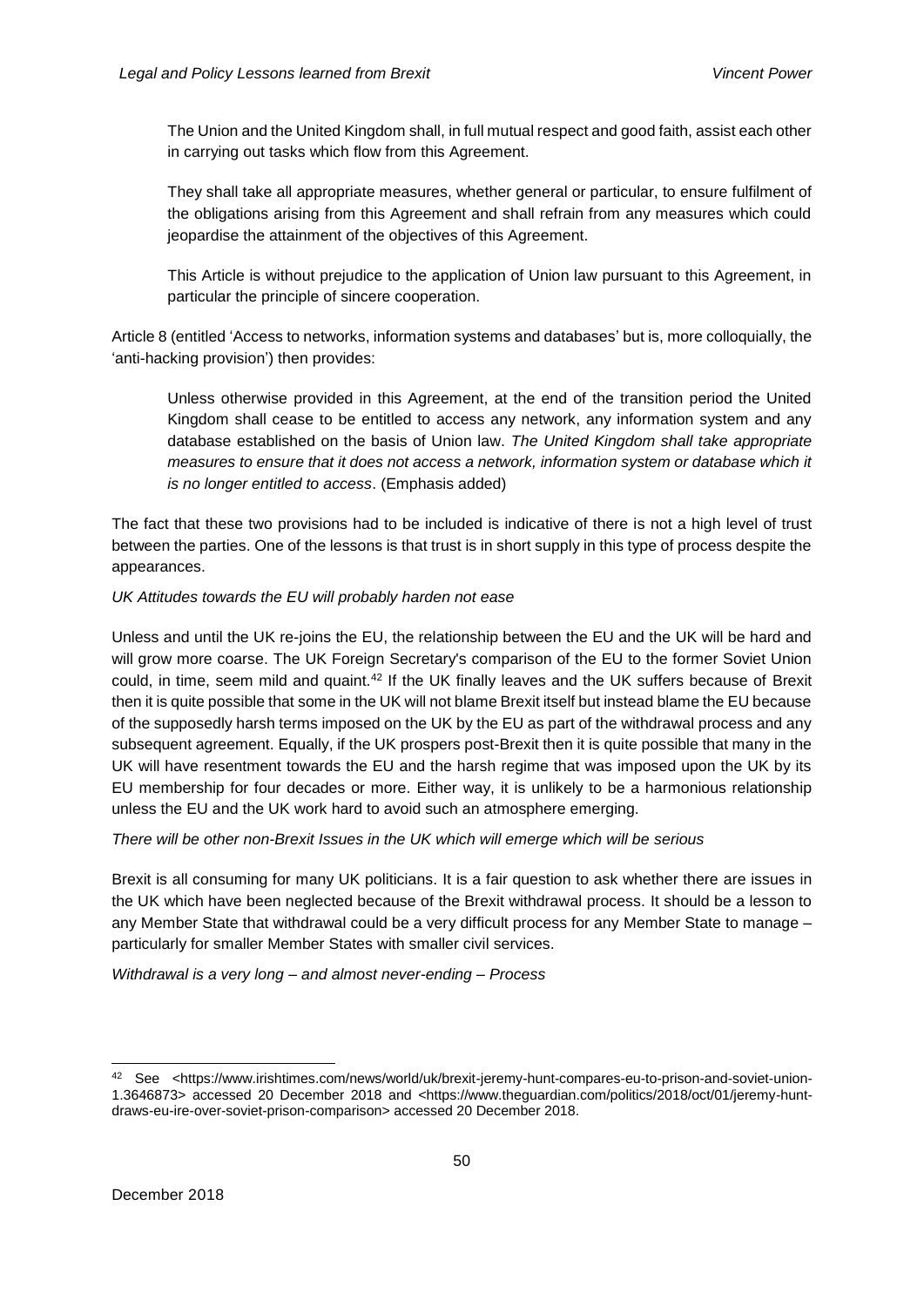The simplistic and naïve view of many Brexiteers was that the Brexit process would be short. Liam Fox, the UK Trade Secretary, said the Brexit deal will be the 'easiest thing in human history'. <sup>43</sup> Gerard Batten of UKIP said that the deal could be negotiated in an afternoon.<sup>44</sup> If the Brexit process was short, it would be, to borrow from Hobbes, 'solitary, poor, nasty, brutish, and short'. <sup>45</sup> The record demonstrates that the Article 50 preparation process (from 24 June 2016 to 29 March 2017) was difficult and the Article 50 negotiation process (still underway at the time of writing) was verging on hellish for the UK. And yet, the Draft Withdrawal Agreement is only the first of a suite of several agreements which would be needed. The Draft Withdrawal Agreement creates a form of limbo law for the UK in that although its membership of all EU institutions and organs ends on 29 March 2019,<sup>46</sup> as 'it is in the interest of both the Union and the United Kingdom to determine a transition of implementation period during which….Union law, including international agreements, should be applicable to and in the United Kingdom, and, as a general rule, with the same effect as regards the Member States, in order to avoid disruption in the period during which the agreement(s) on the future relationship will be negotiated'.<sup>47</sup> The DWA contemplates 'the formal negotiation of one or several agreements'.<sup>48</sup> Whatever Brexit means, it does not mean an immediate Brexit.

## **The Lessons of Brexit relating to European Union Law**

## *Introduction*

This is the shortest of the three topics being examined. Brevity makes analysis and exposition of the issues more manageable. If one was to examine the impact of Brexit on each area of EU law then one would have several books.<sup>49</sup> So, it is useful to consider the issue at a high level and to pick a number of examples from competition law as an example of the issues which could arise.

## *Complexity of EU Law*

The Brexit process demonstrates the complexity of EU law. Anyone who believes that withdrawing from the EU would be simple has had a rude awakening. Indeed, one interesting lesson is how EU Member States stop doing things for themselves so that if they have to start doing things again, it is more difficult; one need only think of the fact that the UK has not negotiated many types of international agreement (particularly international trade agreements) for many decades meaning that it has to relearn those skills. So not only is EU law complex but Member States have become dependent on the EU for producing many of their laws.

#### *How Withdrawal leaves holes in national legal Regimes*

The UK benefits from a tapestry of international legal agreements by virtue of its membership of the EU. In the absence of some arrangements whereby the UK may continue to be part of the EU regime,

<sup>45</sup> Leviathan (1651), XIII.9.

<sup>43</sup> Mark Steel 'Liam Fox says the Brexit deal will be the "easiest thing in human history". That's a relief, isn't it?' *The Independent* (20 July 2017) <https://www.independent.co.uk/voices/brexit-deal-eu-liam-fox-boris-johnsona7851656.html> .

<sup>44</sup> Ajay Nair **'**UKIP MEP rips into two-year Brexit negotiations raging "you could do in an afternoon!"' T*he Express* (27 March 2017) [<https://www.express.co.uk/news/uk/784466/Ukip-Gerard-Batten-UK-Brexit-deal-in-an](https://www.express.co.uk/news/uk/784466/Ukip-Gerard-Batten-UK-Brexit-deal-in-an-afternoon-bbc-two-daily-politics-alison-mcgovern)[afternoon-bbc-two-daily-politics-alison-mcgovern>](https://www.express.co.uk/news/uk/784466/Ukip-Gerard-Batten-UK-Brexit-deal-in-an-afternoon-bbc-two-daily-politics-alison-mcgovern) accessed 20 December 2018.

<sup>46</sup> DWA, fourth recital.

<sup>&</sup>lt;sup>47</sup> DWA, eighth recital.

<sup>48</sup> DWA, recital 16.

<sup>49</sup> Eg, Dougan (n 1) passim.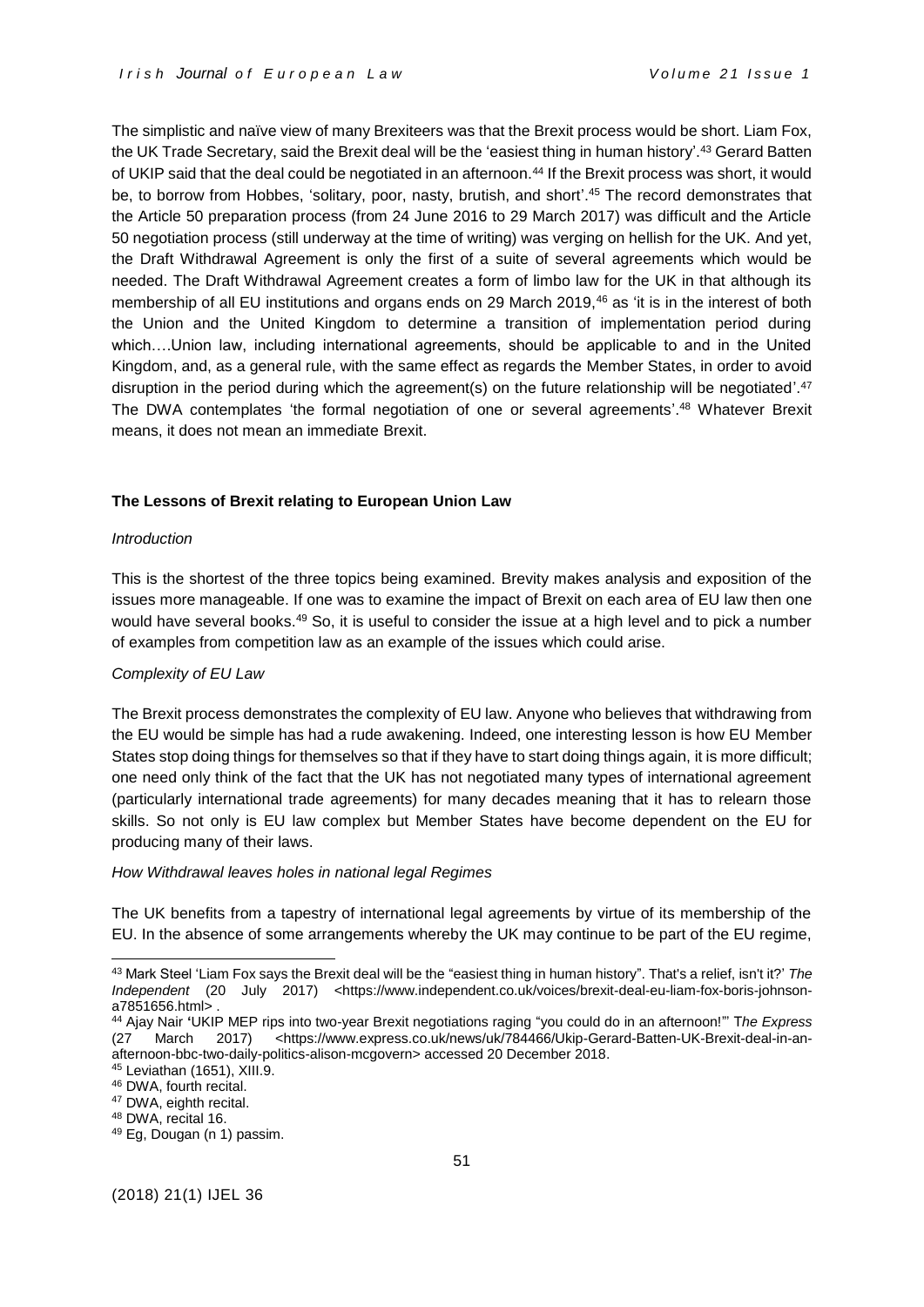there will be certain gaps in the UK legal regime. There are several examples which demonstrate this point. For example, the EU has agreements relating to competition law with the likes of the USA (1995 and 1998), Japan (2003), South Korea (2009), Brazil (2009), Canada (1999), China (2004, 2012 and 2017), India (2013), Japan (2003) and Mexico (2018). Equally, the EU has air transport agreements with various countries worldwide including the USA. The UK will have to replicate or replace those agreements with its own bespoke agreements. It has been estimated that there are at least 750 agreements which need replication or replacing. There is no doubt that the UK might find that challenging to do in an acceptable timeline.

### *Integrated Nature of EU Law*

It is interesting to see how the EU reacted when the UK sought to 'pick and choose' elements of EU law. The UK wanted to have free movement of goods but not free movement of persons. However, the EU responded by saying that the four freedoms are an integrated whole and it is not possible to pick and choose. This is interesting because the *political* reaction in 2017 and 2018 matched the *legal*  response of the CJEU in many cases over time that the four freedoms are integrated and indivisible.

# *Ireland will have to vindicate and articulate its Position in terms of EU Law even more in a Post-Brexit UK*

When the European Commission proposed legislation or laws were discussed at the EU level generally, there was often an immediate reaction in Whitehall, Westminster, the City of London or UK industry to many of the proposed laws. Those UK institutions and groupings often prepared detailed submissions and they lobbied the EU and Member States intensively. The UK's analysis was often directly relevant to, and helpful for, the Irish position because of the common approach to so many issues and the shared Common Law background between the two Member States. If the UK leaves the EU then that 'British Breakwater' which shielded Ireland in some ways will disappear. It is therefore imperative that Ireland (both in the public and private sector) increases its resources and efforts to vindicate its position in a post-Brexit EU. This is not to suggest that Ireland needs to resist or object to whatever is being proposed and debated at the EU, it may simply be that the EU's proposal needs to be tinkered with to accommodate the needs of the Anglo-Irish/Anglo-Saxon situation and, specifically, the Irish situation. Ironically, the Brexit process has helped Ireland and its diplomatic service to hone further their impressive influencing skills within the EU which will be needed even more in the future.

## *Impact on EU free market measures and policies following the UK's Withdrawal*

The UK has been a champion of the free market within the EU. Many EU measures which have liberalised markets in the EU owe their origin to the UK. This has been the case across industries as diverse as air transport, financial services, retail, shipping and telecommunications so it is very likely that the UK's withdrawal will mean that the pendulum within the EU might move away from the free liberal market towards a more protectionist outlook.

## *Question Mark over Human Rights in the UK Post-Brexit*

The UK has traditionally seen itself as a beacon in the area of human rights protection. Reference is often made by UK politicians to the Magna Carta and the Bill of Rights. The UK was central to the establishment of the Council of Europe and the adoption of the European Convention on Human Rights. That espousal by the UK of human rights has not always been perfect but it has certainly been diminished in recent years. Withdrawal from the EU will deprive UK citizens of a plethora of rights under EU law as well as human rights under both EU law and the Charter of Fundamental Rights. It will be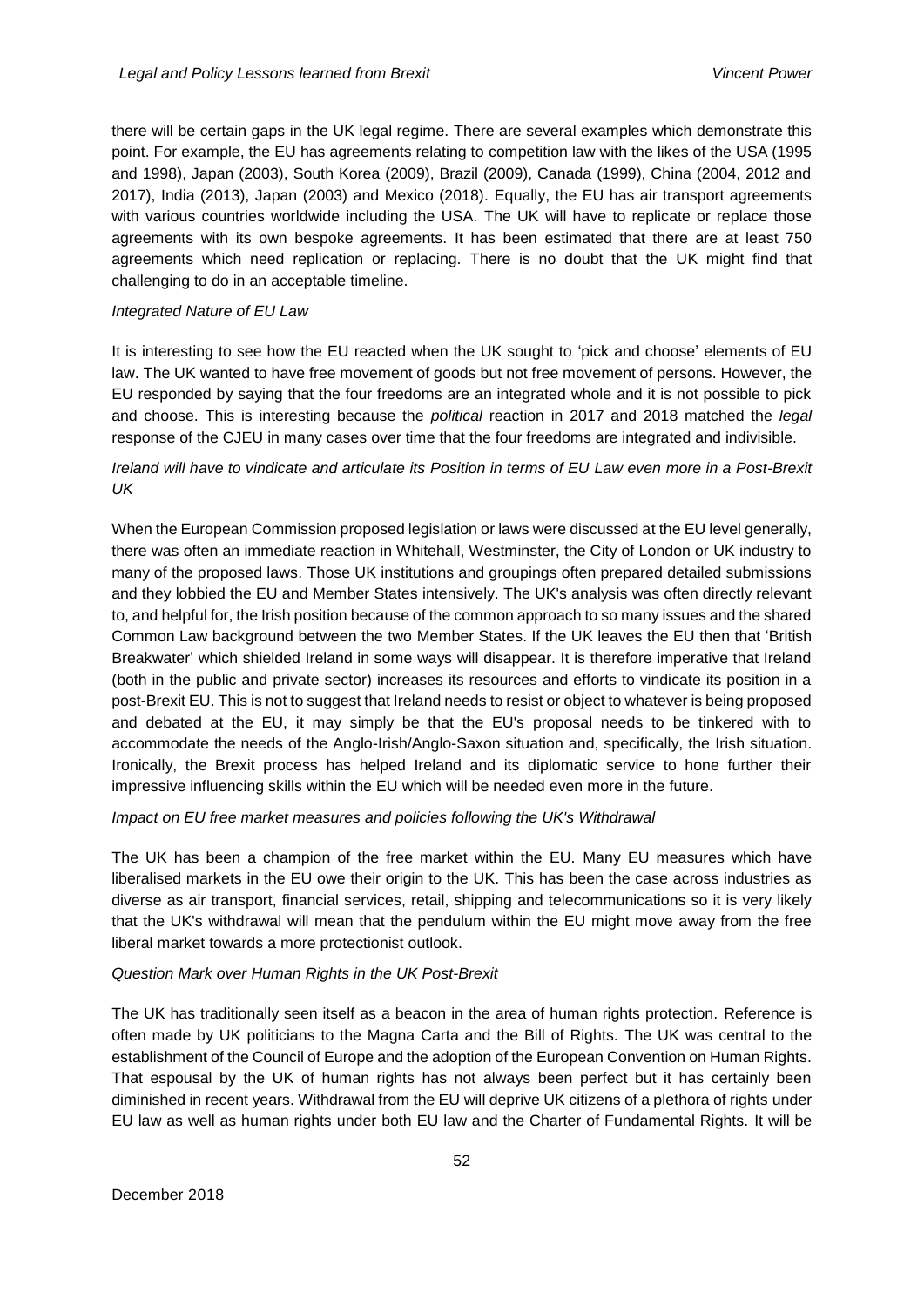interesting to see the impact of Brexit on the protection of human rights in the UK. It would be very unfortunate if the UK, having left the EU, were to also renounce the European Convention on Human Rights and leave the Council of Europe. There have been several cases where the UK has been found in breach of the European Convention on Human Rights and for UK citizens to lose the protections under both EU and Council of Europe human rights law would be seriously problematical. Advocates of human rights should work to avoid that occurring if they fear the consequences.

## *There will be no Hard Brexit and there will be no Soft Brexit; there will be a Spectrum Brexit*

What type of law and legal issues will emerge post-Brexit? The media and many commentators have reduced the debate to one of whether there will be a Hard Brexit or a Soft Brexit. There is an assumption that there is a simple choice. There will be no Hard Brexit or no Soft Brexit but there will be a Spectrum Brexit. It is not a simple binary choice. Some sectors, some countries, some regions will do better than others and some will do worse than others. That was the experience of accession in almost every Member State and Brexit is the inverse of accession. So it will be a Spectrum Brexit.

## *There will be Mergers and Acquisitions which the EU will block which relate primarily to the UK*

In 2001, the European Commission blocked the proposed *General Electric/Honeywell* merger.<sup>50</sup> President George W Bush had telephoned the President of the European Commission to encourage the EU to change its mind given that it was a deal between US companies and the US antitrust authorities had cleared the deal but the EU did not budge. The EU was making a decision for itself within the EU. Roll the clock forward to a post-Brexit world. Two UK multinationals are merging. The UK has approved the transaction. But the proposed concentration triggers the EU Merger Control Regulation thresholds and the European Commission prohibits the deal. Imagine the outrage in the UK. There would be cries of: 'Have we not left? How come they can still block the deal?' and so on. The truth is, and the lesson will eventually be learned by all, you can enter, but you cannot leave the EU's orbit, irrespective of whether or not one was ever a Member State of the EU.

# *There will be fewer EU Merger Control Regulation Deals relating to Ireland*

While there have not been many Irish-sourced concentrations which have been notified to the European Commission under the EU's merger control regime,<sup>51</sup> most transactions which were notified had only been notified to the EU because the EU thresholds were triggered due to the merging parties' combined Irish and *UK* turnover. However, if the UK turnover no longer counts as EU turnover then the EU merger control regime may simply be inapplicable and transactions would not automatically go to the European Commission.

# *There could be Trade Wars between the UK and the remaining EU*

It may seem fantastical to speculate about this but it is possible that if the UK because a true third state and there are differences between the EU and the UK over trade then trade wars, or at least, trade disputes between the two are not out of the question. Trade law could be an important area of activity for all concerned.

<sup>1</sup> <sup>50</sup> *General Electric/Honeywell* Case No COMP/M.2220.

<sup>51</sup> Council Regulation (EC) No 139/2004 of 20 January 2004 on the control of concentrations between undertakings [2004] OJ L 24/1 or, historically, Council Regulation (EEC) No 4064/89 of 21 December 1989 on the control of concentrations between undertakings [1989] OJ L 395/1.